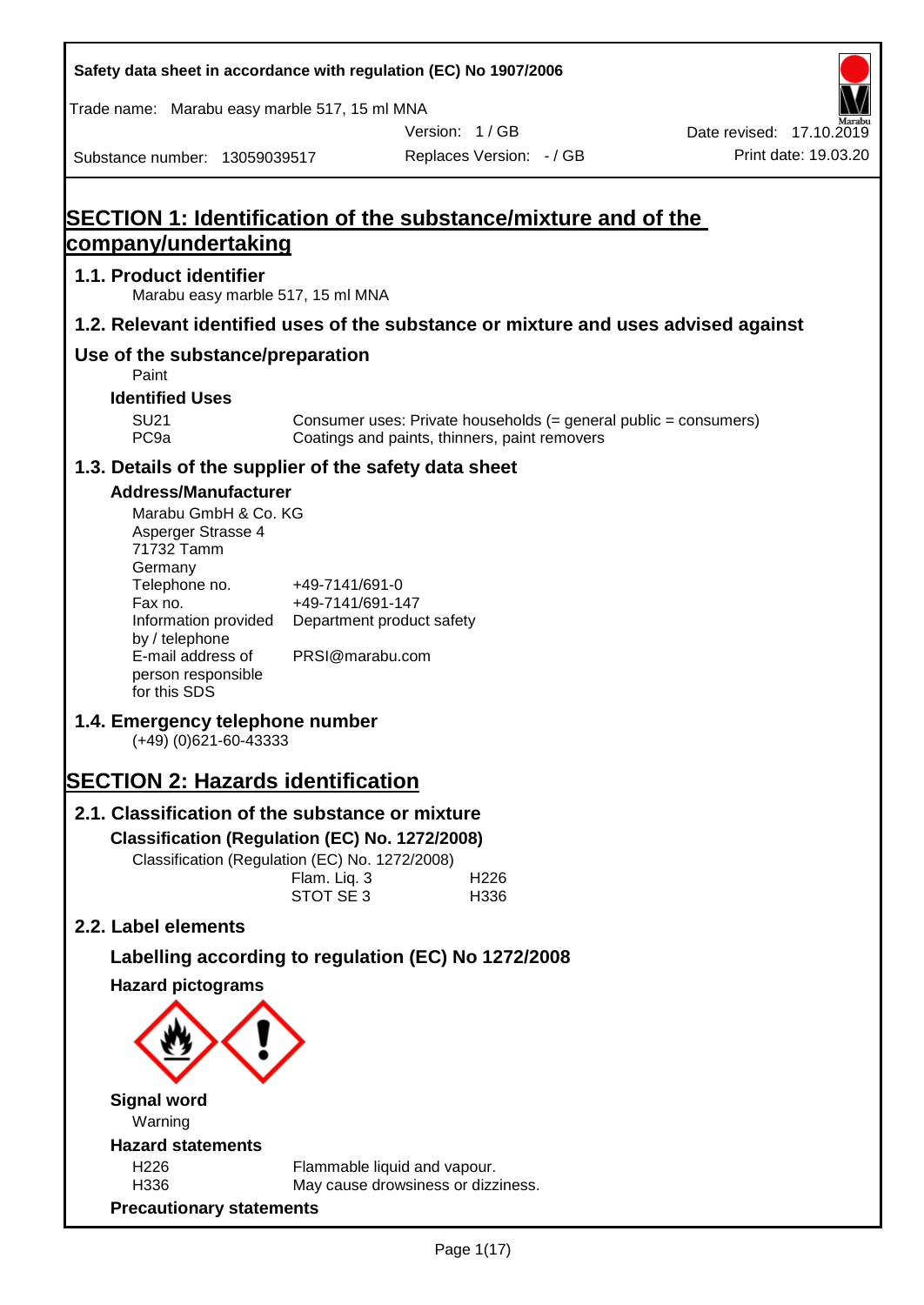| Safety data sheet in accordance with regulation (EC) No 1907/2006 |                                                                                 |                                                                         |                          |                          |      |                                                                           |                      |
|-------------------------------------------------------------------|---------------------------------------------------------------------------------|-------------------------------------------------------------------------|--------------------------|--------------------------|------|---------------------------------------------------------------------------|----------------------|
| Trade name: Marabu easy marble 517, 15 ml MNA                     |                                                                                 |                                                                         |                          |                          |      |                                                                           |                      |
|                                                                   |                                                                                 | Version: 1/GB                                                           |                          |                          |      | Date revised: 17.10.2019                                                  |                      |
| Substance number: 13059039517                                     |                                                                                 |                                                                         |                          | Replaces Version: - / GB |      |                                                                           | Print date: 19.03.20 |
| P <sub>101</sub>                                                  | If medical advice is needed, have product container or label at hand.           |                                                                         |                          |                          |      |                                                                           |                      |
| P <sub>102</sub>                                                  | Keep out of reach of children.                                                  |                                                                         |                          |                          |      |                                                                           |                      |
| P210                                                              |                                                                                 |                                                                         |                          |                          |      | Keep away from heat, hot surfaces, sparks, open flames and other ignition |                      |
| P <sub>271</sub>                                                  |                                                                                 | sources. No smoking.<br>Use only outdoors or in a well-ventilated area. |                          |                          |      |                                                                           |                      |
| P405                                                              | Store locked up.                                                                |                                                                         |                          |                          |      |                                                                           |                      |
| P501.9                                                            | Dispose of contents / container as problematic waste.                           |                                                                         |                          |                          |      |                                                                           |                      |
|                                                                   | Hazardous component(s) to be indicated on label (Regulation (EC) No. 1272/2008) |                                                                         |                          |                          |      |                                                                           |                      |
| contains                                                          | 2-Methoxy-1-methylethyl acetate; 1-Methoxy-2-propanol                           |                                                                         |                          |                          |      | Hydrocarbons, C9-C11, n-alkanes, isoalkanes, cyclics, < 2% aromatics;     |                      |
| 2.3. Other hazards                                                |                                                                                 |                                                                         |                          |                          |      |                                                                           |                      |
|                                                                   | No special hazards have to be mentioned.                                        |                                                                         |                          |                          |      |                                                                           |                      |
| <b>SECTION 3: Composition/information on ingredients</b>          |                                                                                 |                                                                         |                          |                          |      |                                                                           |                      |
| 3.2. Mixtures                                                     |                                                                                 |                                                                         |                          |                          |      |                                                                           |                      |
| <b>Chemical characterization</b>                                  |                                                                                 |                                                                         |                          |                          |      |                                                                           |                      |
|                                                                   | Paint based on alkyd resins and on solvents                                     |                                                                         |                          |                          |      |                                                                           |                      |
| <b>Hazardous ingredients</b>                                      |                                                                                 |                                                                         |                          |                          |      |                                                                           |                      |
| 1-Methoxy-2-propanol                                              |                                                                                 |                                                                         |                          |                          |      |                                                                           |                      |
| CAS No.                                                           | 107-98-2                                                                        |                                                                         |                          |                          |      |                                                                           |                      |
| EINECS no.                                                        | 203-539-1                                                                       |                                                                         |                          |                          |      |                                                                           |                      |
| Registration no.<br>Concentration                                 | 01-2119457435-35<br>$>=$                                                        | 25                                                                      | $\lt$                    | 50                       | $\%$ |                                                                           |                      |
|                                                                   | Classification (Regulation (EC) No. 1272/2008)                                  |                                                                         |                          |                          |      |                                                                           |                      |
|                                                                   | STOT SE 3                                                                       |                                                                         | H336                     |                          |      |                                                                           |                      |
|                                                                   | Flam. Liq. 3                                                                    |                                                                         | H <sub>226</sub>         |                          |      |                                                                           |                      |
|                                                                   | 2-Methoxy-1-methylethyl acetate                                                 |                                                                         |                          |                          |      |                                                                           |                      |
| CAS No.                                                           | 108-65-6                                                                        |                                                                         |                          |                          |      |                                                                           |                      |
| EINECS no.                                                        | 203-603-9                                                                       |                                                                         |                          |                          |      |                                                                           |                      |
| Registration no.<br>Concentration                                 | 01-2119475791-29<br>$>=$                                                        | 10                                                                      | $\overline{\phantom{0}}$ | 20                       | %    |                                                                           |                      |
|                                                                   |                                                                                 |                                                                         |                          |                          |      |                                                                           |                      |
|                                                                   | Classification (Regulation (EC) No. 1272/2008)                                  |                                                                         |                          |                          |      |                                                                           |                      |
|                                                                   | Flam. Liq. 3<br>STOT SE 3                                                       |                                                                         | H <sub>226</sub>         |                          |      |                                                                           |                      |
|                                                                   |                                                                                 |                                                                         | H336                     |                          |      |                                                                           |                      |
|                                                                   | Hydrocarbons, C9-C11, n-alkanes, isoalkanes, cyclics, < 2% aromatics            |                                                                         |                          |                          |      |                                                                           |                      |
| CAS No.                                                           | 64742-48-9                                                                      |                                                                         |                          |                          |      |                                                                           |                      |
| EINECS no.                                                        | 265-150-3<br>01-2119463258-33 (LIST NUMBER 919-857-5)                           |                                                                         |                          |                          |      |                                                                           |                      |
| Registration no.<br>Concentration                                 | $>=$                                                                            | 10                                                                      | $\prec$                  | 20                       | %    |                                                                           |                      |
|                                                                   | Classification (Regulation (EC) No. 1272/2008)                                  |                                                                         |                          |                          |      |                                                                           |                      |
|                                                                   | Asp. Tox. 1                                                                     |                                                                         | H304                     |                          |      |                                                                           |                      |
|                                                                   | Flam. Liq. 3<br>STOT SE 3                                                       |                                                                         | H <sub>226</sub><br>H336 |                          |      |                                                                           |                      |
|                                                                   |                                                                                 |                                                                         | <b>EUH066</b>            |                          |      |                                                                           |                      |
|                                                                   |                                                                                 |                                                                         |                          |                          |      |                                                                           |                      |
| 2-Butoxyethyl acetate<br>CAS No.                                  | 112-07-2                                                                        |                                                                         |                          |                          |      |                                                                           |                      |
| EINECS no.                                                        | 203-933-3                                                                       |                                                                         |                          |                          |      |                                                                           |                      |
|                                                                   |                                                                                 |                                                                         |                          |                          |      |                                                                           |                      |

r

 $\overline{\mathbf{1}}$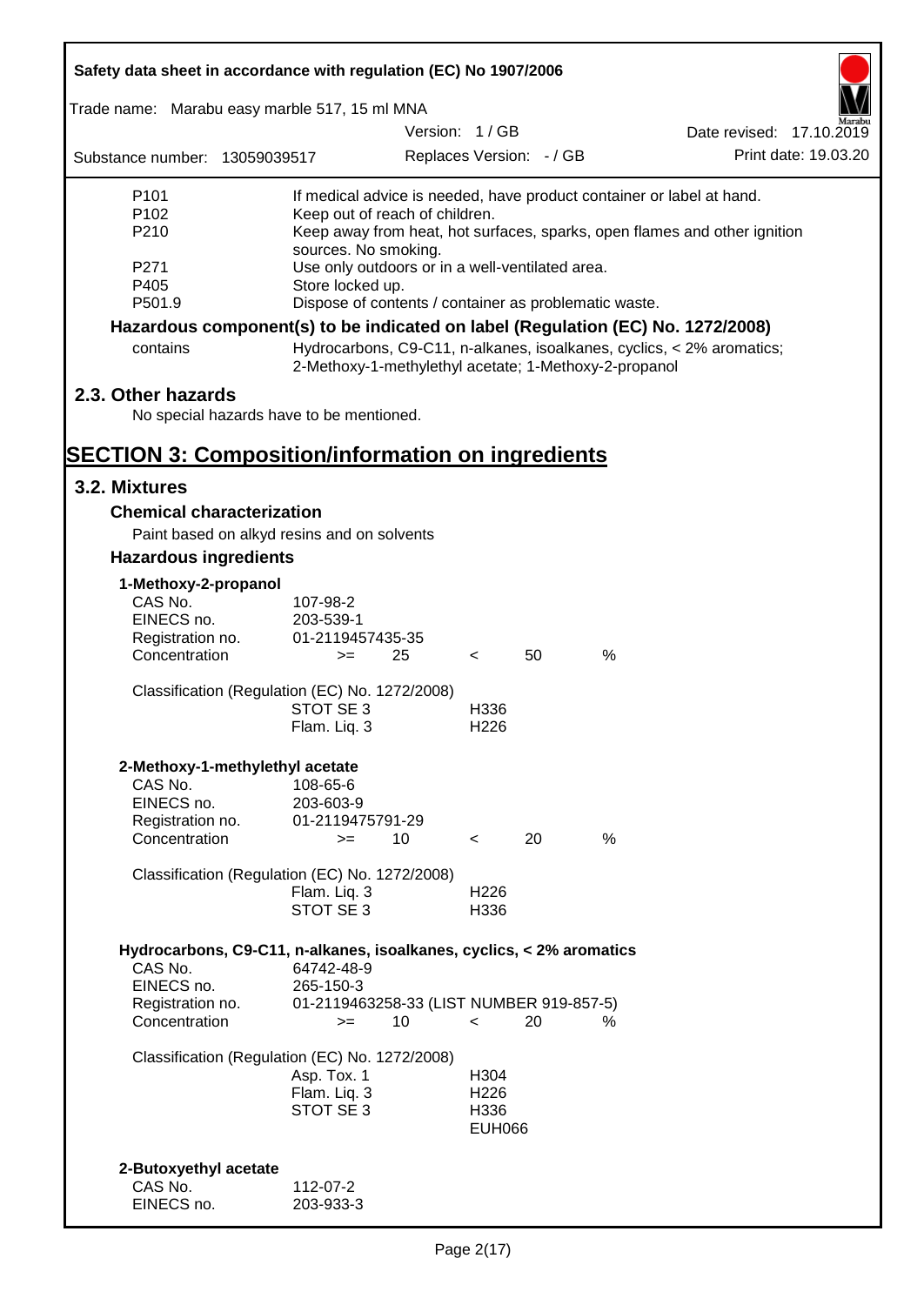# **Safety data sheet in accordance with regulation (EC) No 1907/2006** Substance number: 13059039517 Version: 1 / GB Replaces Version:  $-$  / GB Print date: 19.03.20 Date revised: 17.10.2019 Trade name: Marabu easy marble 517, 15 ml MNA Registration no. 01-2119475112-47  $\text{Concentration}$   $\geq$  1 < 10 % Classification (Regulation (EC) No. 1272/2008) Acute Tox. 4 H332 Acute Tox. 4 H312 Acute Tox. 4 H302 **2-Methoxypropanol** CAS No. 1589-47-5 EINECS no. 216-455-5  $\text{Concentration}$   $\rightarrow$  0.1 < 0.3 % Classification (Regulation (EC) No. 1272/2008) Skin Irrit. 2 H315 STOT SE 3 H335 Repr. 1B H360D Flam. Liq. 3 H226 Eye Dam. 1 H318

# **SECTION 4: First aid measures**

# **4.1. Description of first aid measures**

## **General information**

In all cases of doubt, or when symptoms persist, seek medical attention. Never give anything by mouth to an unconscious person. If unconscious place in recovery position and seek medical advice.

## **After inhalation**

Remove to fresh air, keep patient warm and at rest. If breathing is irregular or stopped, administer artificial respiration.

## **After skin contact**

Remove contaminated clothing. Wash skin thoroughly with soap and water or use recognised skin cleanser. Do NOT use solvents or thinners.

## **After eye contact**

Remove contact lenses, irrigate copiously with clean, fresh water, holding the eyelids apart for at least 10 minutes and seek immediate medical advice.

#### **After ingestion**

If accidentally swallowed rinse the mouth with plenty of water (only if the person is conscious) and obtain immediate medical attention. Keep at rest. Do NOT induce vomiting.

# **4.2. Most important symptoms and effects, both acute and delayed**

Until now no symptoms known so far.

# **4.3. Indication of any immediate medical attention and special treatment needed**

## **Hints for the physician / treatment**

Treat symptomatically

# **SECTION 5: Firefighting measures**

# **5.1. Extinguishing media**

# **Suitable extinguishing media**

Recommended: alcohol resistant foam, CO2, powders, water spray/mist, Not be used for safety reasons: water jet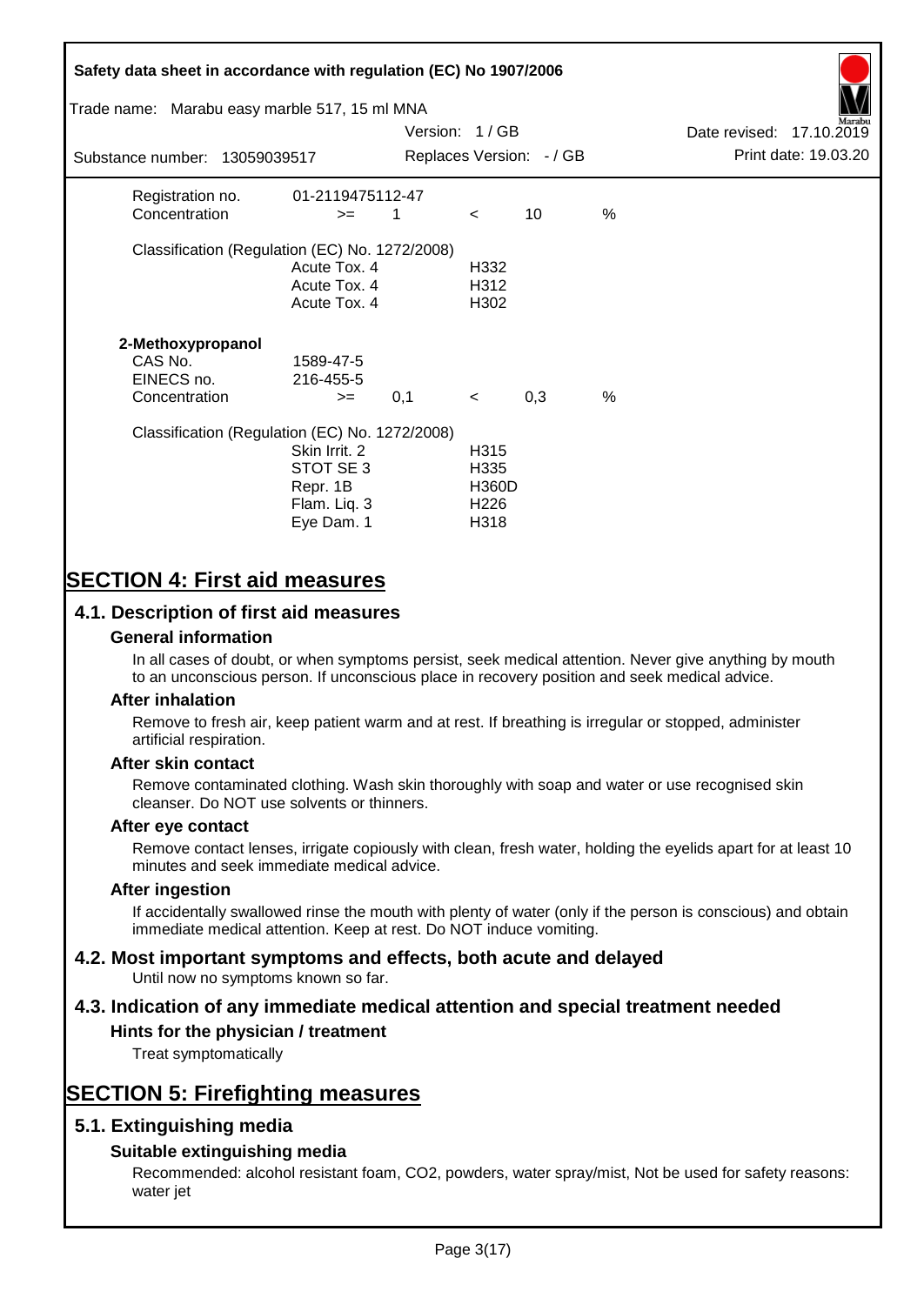## **Safety data sheet in accordance with regulation (EC) No 1907/2006**

Trade name: Marabu easy marble 517, 15 ml MNA

Version: 1 / GB

Replaces Version: - / GB Print date: 19.03.20 Date revised: 17.10.2

Substance number: 13059039517

# **5.2. Special hazards arising from the substance or mixture**

In the event of fire the following can be released: Carbon dioxide (CO2); Carbon monoxide (CO); dense black smoke; Nitrogen oxides (NOx)

# **5.3. Advice for firefighters**

## **Special protective equipment for fire-fighting**

Cool closed containers exposed to fire with water. Do not allow run-off from fire fighting to enter drains or water courses.

# **SECTION 6: Accidental release measures**

## **6.1. Personal precautions, protective equipment and emergency procedures**

Exclude sources of ignition and ventilate the area. Avoid breathing vapours. Refer to protective measures listed in Sections 7 and 8.

## **6.2. Environmental precautions**

Do not allow to enter drains or waterways. If the product contaminates lakes, rivers or sewage, inform appropriate authorities in accordance with local regulations.

## **6.3. Methods and material for containment and cleaning up**

Contain and collect spillage with non-combustible absorbent materials, e.g. sand, earth, vermiculite, diatomaceous earth and place in container for disposal according to local regulations (see section 13). Clean preferably with a detergent - avoid use of solvents.

## **6.4. Reference to other sections**

Information regarding Safe handling, see Section 7. Information regarding personal protective measures, see Section 8. Information regarding waste disposal, see Section 13.

# **SECTION 7: Handling and storage**

# **7.1. Precautions for safe handling**

# **Advice on safe handling**

Prevent the creation of flammable or explosive concentrations of vapour in air and avoid vapour concentration higher than the occupational exposure limits. In addition, the product should only be used in areas from which all naked lights and other sources of ignition have been excluded. Electrical equipment should be protected to the appropriate standard. Mixture may charge electrostatically: always use earthing leads when transferring from one container to another. Operators should wear anti-static footwear and clothing and floors should be of the conducting type. Isolate from sources of heat, sparks and open flame. No sparking tools should be used. Avoid skin and eye contact. Avoid the inhalation of particulates and spray mist arising from the application of this mixture. Smoking, eating and drinking shall be prohibited in application area. For personal protection see Section 8. Never use pressure to empty: container is not a pressure vessel. Always keep in containers of same material as the original one. Comply with the health and safety at work laws. Do not allow to enter drains or water courses.

## **Advice on protection against fire and explosion**

Vapours are heavier than air and may spread along floors. Vapours may form explosive mixtures with air.

## **Classification of fires / temperature class / Ignition group / Dust explosion class**

Classification of fires B (Combustible liquid substances) Temperature class T4

# **7.2. Conditions for safe storage, including any incompatibilities Requirements for storage rooms and vessels**

Electrical installations/working materials must comply with the local applied technological safety standards. Storage rooms in which filling operations take place must have a conducting floor. Store in accordance with national regulation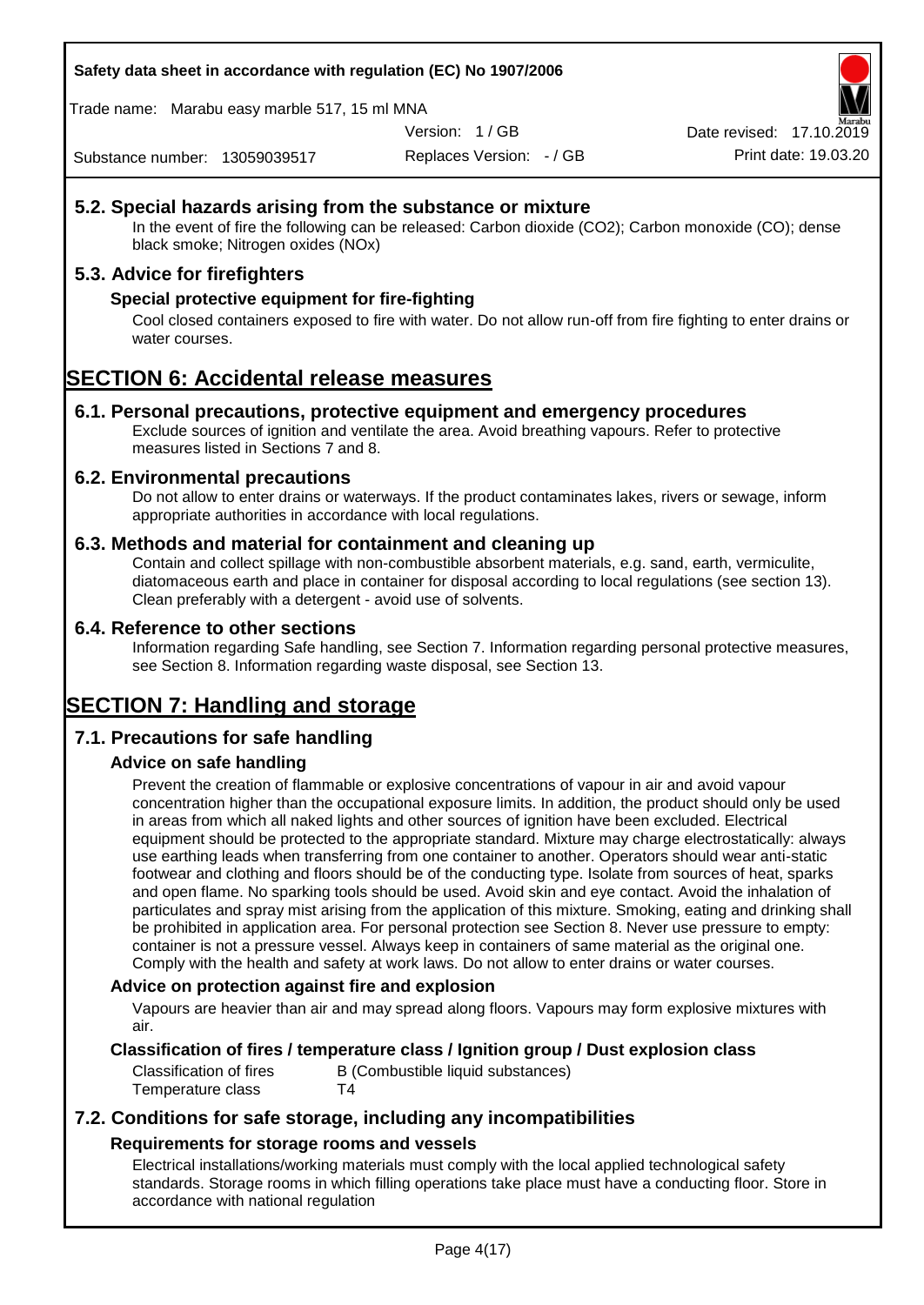| Safety data sheet in accordance with regulation (EC) No 1907/2006                                                                                                                                                                                                                                                                                     |                                                      |                          |        |                          |
|-------------------------------------------------------------------------------------------------------------------------------------------------------------------------------------------------------------------------------------------------------------------------------------------------------------------------------------------------------|------------------------------------------------------|--------------------------|--------|--------------------------|
| Trade name: Marabu easy marble 517, 15 ml MNA                                                                                                                                                                                                                                                                                                         |                                                      |                          |        |                          |
|                                                                                                                                                                                                                                                                                                                                                       | Version: 1/GB                                        |                          |        | Date revised: 17.10.2019 |
| Substance number: 13059039517                                                                                                                                                                                                                                                                                                                         |                                                      | Replaces Version: - / GB |        | Print date: 19.03.20     |
| Hints on storage assembly                                                                                                                                                                                                                                                                                                                             |                                                      |                          |        |                          |
| Store away from oxidising agents, from strongly alkaline and strongly acid materials.                                                                                                                                                                                                                                                                 |                                                      |                          |        |                          |
| Further information on storage conditions                                                                                                                                                                                                                                                                                                             |                                                      |                          |        |                          |
| Observe label precautions. Store between 15 and 30 °C in a dry, well ventilated place away from<br>sources of heat and direct sunlight. Keep container tightly closed. Keep away from sources of ignition.<br>No smoking. Prevent unauthorised access. Containers which are opened must be carefully resealed and<br>kept upright to prevent leakage. |                                                      |                          |        |                          |
| 7.3. Specific end use(s)<br>Paint                                                                                                                                                                                                                                                                                                                     |                                                      |                          |        |                          |
| <b>SECTION 8: Exposure controls/personal protection</b>                                                                                                                                                                                                                                                                                               |                                                      |                          |        |                          |
| 8.1. Control parameters                                                                                                                                                                                                                                                                                                                               |                                                      |                          |        |                          |
| <b>Exposure limit values</b>                                                                                                                                                                                                                                                                                                                          |                                                      |                          |        |                          |
| 2-Methoxy-1-methylethyl acetate                                                                                                                                                                                                                                                                                                                       |                                                      |                          |        |                          |
| List                                                                                                                                                                                                                                                                                                                                                  | EH40                                                 |                          |        |                          |
| <b>Type</b>                                                                                                                                                                                                                                                                                                                                           | WEL                                                  |                          |        |                          |
| Value                                                                                                                                                                                                                                                                                                                                                 | 274<br>mg/m <sup>3</sup><br>mg/m <sup>3</sup><br>548 | 50<br>100                | ppm(V) |                          |
| Short term exposure limit<br>Skin resorption / sensibilisation: Sk;                                                                                                                                                                                                                                                                                   | <b>Status: 2011</b>                                  |                          | ppm(V) |                          |
| 1-Methoxy-2-propanol                                                                                                                                                                                                                                                                                                                                  |                                                      |                          |        |                          |
| List                                                                                                                                                                                                                                                                                                                                                  | EH40                                                 |                          |        |                          |
| <b>Type</b>                                                                                                                                                                                                                                                                                                                                           | WEL                                                  |                          |        |                          |
| Value                                                                                                                                                                                                                                                                                                                                                 | 375<br>mg/m <sup>3</sup>                             | 100                      | ppm(V) |                          |
| Short term exposure limit                                                                                                                                                                                                                                                                                                                             | mg/m <sup>3</sup><br>560                             | 150                      | ppm(V) |                          |
| Skin resorption / sensibilisation: Sk;                                                                                                                                                                                                                                                                                                                | <b>Status: 2011</b>                                  |                          |        |                          |
| 2-Butoxyethyl acetate<br>List                                                                                                                                                                                                                                                                                                                         | EH40                                                 |                          |        |                          |
| <b>Type</b>                                                                                                                                                                                                                                                                                                                                           | <b>WEL</b>                                           |                          |        |                          |
| Value                                                                                                                                                                                                                                                                                                                                                 | 133                                                  | 20                       | ppm(V) |                          |
| Short term exposure limit                                                                                                                                                                                                                                                                                                                             | 332                                                  | 50                       | ppm(V) |                          |
| Skin resorption / sensibilisation: Sk;                                                                                                                                                                                                                                                                                                                | <b>Status: 2011</b>                                  |                          |        |                          |
| <b>Derived No/Minimal Effect Levels (DNEL/DMEL)</b>                                                                                                                                                                                                                                                                                                   |                                                      |                          |        |                          |
| Hydrocarbons, C9-C11, n-alkanes, isoalkanes, cyclics, < 2% aromatics                                                                                                                                                                                                                                                                                  |                                                      |                          |        |                          |
| Type of value                                                                                                                                                                                                                                                                                                                                         | Derived No Effect Level (DNEL)                       |                          |        |                          |
| Reference group                                                                                                                                                                                                                                                                                                                                       | Worker                                               |                          |        |                          |
| Duration of exposure<br>Route of exposure                                                                                                                                                                                                                                                                                                             | Long term<br>dermal                                  |                          |        |                          |
| Mode of action                                                                                                                                                                                                                                                                                                                                        | Systemic effects                                     |                          |        |                          |
| Concentration                                                                                                                                                                                                                                                                                                                                         | 300                                                  |                          | mg/kg  |                          |
| Type of value                                                                                                                                                                                                                                                                                                                                         | Derived No Effect Level (DNEL)                       |                          |        |                          |
| Reference group                                                                                                                                                                                                                                                                                                                                       | Consumer                                             |                          |        |                          |
| Duration of exposure                                                                                                                                                                                                                                                                                                                                  | Long term                                            |                          |        |                          |
| Route of exposure                                                                                                                                                                                                                                                                                                                                     | oral                                                 |                          |        |                          |
| Mode of action                                                                                                                                                                                                                                                                                                                                        | Systemic effects                                     |                          |        |                          |
| Concentration                                                                                                                                                                                                                                                                                                                                         | 300                                                  |                          | mg/kg  |                          |
| Type of value                                                                                                                                                                                                                                                                                                                                         | Derived No Effect Level (DNEL)                       |                          |        |                          |
| Reference group                                                                                                                                                                                                                                                                                                                                       | Consumer                                             |                          |        |                          |
| Duration of exposure                                                                                                                                                                                                                                                                                                                                  | Long term                                            |                          |        |                          |
| Route of exposure                                                                                                                                                                                                                                                                                                                                     | dermal                                               |                          |        |                          |
| Mode of action                                                                                                                                                                                                                                                                                                                                        | Systemic effects                                     |                          |        |                          |
| Concentration                                                                                                                                                                                                                                                                                                                                         | 300                                                  |                          | mg/kg  |                          |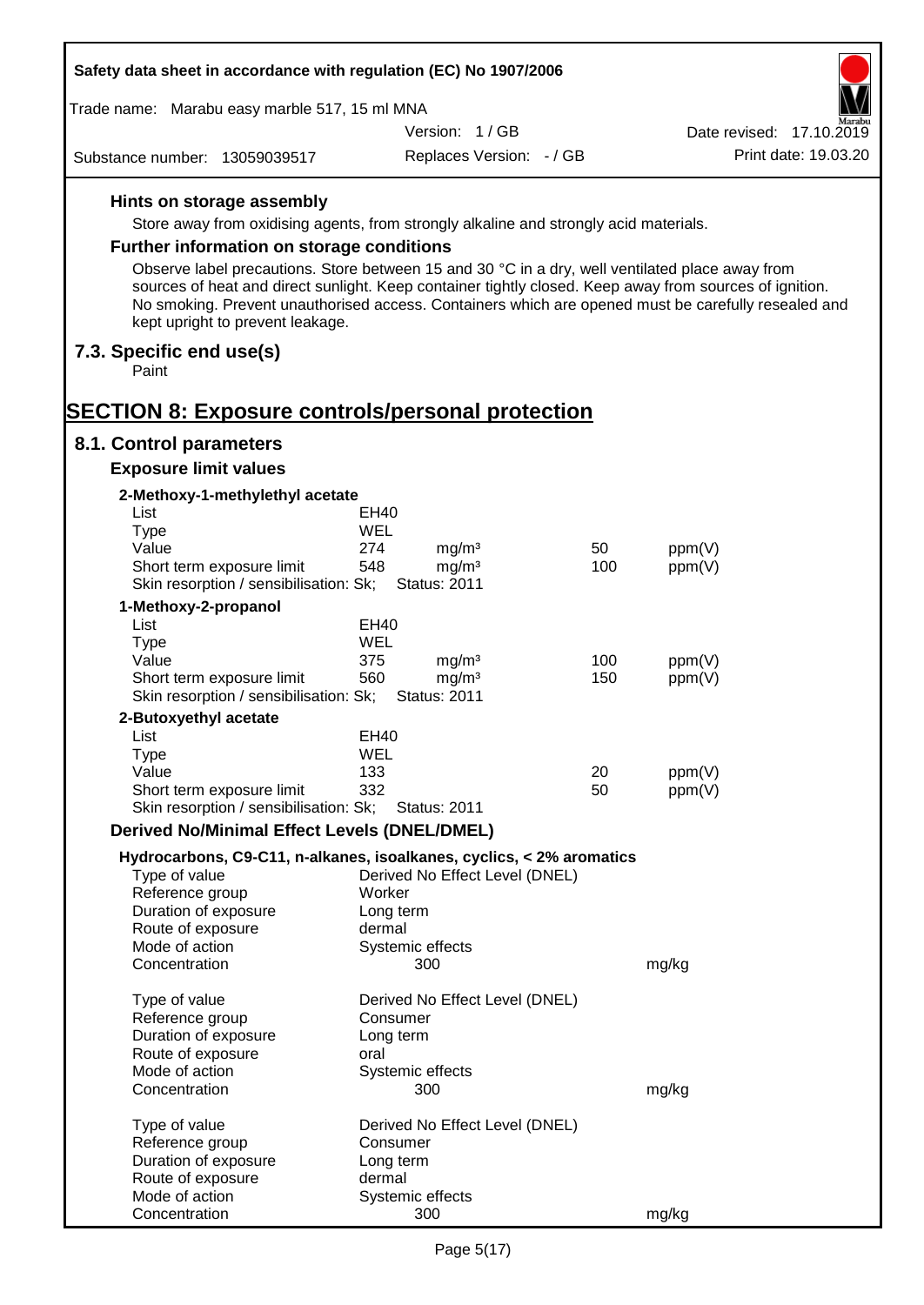| Safety data sheet in accordance with regulation (EC) No 1907/2006 |                                |                          |  |  |  |
|-------------------------------------------------------------------|--------------------------------|--------------------------|--|--|--|
| Trade name: Marabu easy marble 517, 15 ml MNA                     | Version: 1/GB                  |                          |  |  |  |
|                                                                   |                                | Date revised: 17.10.2019 |  |  |  |
| Substance number: 13059039517                                     | Replaces Version: - / GB       | Print date: 19.03.20     |  |  |  |
| Type of value                                                     | Derived No Effect Level (DNEL) |                          |  |  |  |
| Reference group                                                   | Consumer                       |                          |  |  |  |
| Duration of exposure                                              | Long term                      |                          |  |  |  |
| Route of exposure                                                 | inhalative                     |                          |  |  |  |
| Mode of action                                                    | Systemic effects               |                          |  |  |  |
| Concentration                                                     | 900                            | mg/m <sup>3</sup>        |  |  |  |
| Type of value                                                     | Derived No Effect Level (DNEL) |                          |  |  |  |
| Reference group                                                   | Worker                         |                          |  |  |  |
| Duration of exposure                                              | Long term                      |                          |  |  |  |
| Route of exposure                                                 | inhalative                     |                          |  |  |  |
| Mode of action                                                    | Systemic effects               |                          |  |  |  |
| Concentration                                                     | 1500                           | mg/m <sup>3</sup>        |  |  |  |
| 2-Methoxy-1-methylethyl acetate                                   |                                |                          |  |  |  |
| Type of value                                                     | Derived No Effect Level (DNEL) |                          |  |  |  |
| Reference group                                                   | Worker                         |                          |  |  |  |
| Duration of exposure                                              | Long term                      |                          |  |  |  |
| Route of exposure                                                 | dermal                         |                          |  |  |  |
| Mode of action                                                    | Systemic effects               |                          |  |  |  |
| Concentration                                                     | 796                            | mg/kg/d                  |  |  |  |
| Type of value                                                     | Derived No Effect Level (DNEL) |                          |  |  |  |
| Reference group                                                   | Worker                         |                          |  |  |  |
| Duration of exposure                                              | Long term                      |                          |  |  |  |
| Route of exposure                                                 | inhalative                     |                          |  |  |  |
| Mode of action                                                    | Systemic effects               |                          |  |  |  |
| Concentration                                                     | 275                            | mg/m <sup>3</sup>        |  |  |  |
| Type of value                                                     | Derived No Effect Level (DNEL) |                          |  |  |  |
| Reference group                                                   | Consumer                       |                          |  |  |  |
| Duration of exposure                                              | Long term                      |                          |  |  |  |
| Route of exposure                                                 | dermal                         |                          |  |  |  |
| Mode of action                                                    | Systemic effects               |                          |  |  |  |
| Concentration                                                     | 320                            | mg/kg/d                  |  |  |  |
| Type of value                                                     | Derived No Effect Level (DNEL) |                          |  |  |  |
| Reference group                                                   | Consumer                       |                          |  |  |  |
| Duration of exposure                                              | Long term                      |                          |  |  |  |
| Route of exposure                                                 | inhalative                     |                          |  |  |  |
| Mode of action                                                    | Systemic effects               |                          |  |  |  |
| Concentration                                                     | 33                             | mg/m <sup>3</sup>        |  |  |  |
| Type of value                                                     | Derived No Effect Level (DNEL) |                          |  |  |  |
| Reference group                                                   | Consumer                       |                          |  |  |  |
| Duration of exposure                                              | Long term                      |                          |  |  |  |
| Route of exposure                                                 | inhalative                     |                          |  |  |  |
| Mode of action                                                    | Local effects                  |                          |  |  |  |
| Concentration                                                     | 33                             | mg/m <sup>3</sup>        |  |  |  |
| Type of value                                                     | Derived No Effect Level (DNEL) |                          |  |  |  |
| Reference group                                                   | Consumer                       |                          |  |  |  |
| Duration of exposure                                              | Long term                      |                          |  |  |  |
| Route of exposure                                                 | oral                           |                          |  |  |  |
| Mode of action                                                    | Systemic effects               |                          |  |  |  |
| Concentration                                                     | 36                             | mg/kg/d                  |  |  |  |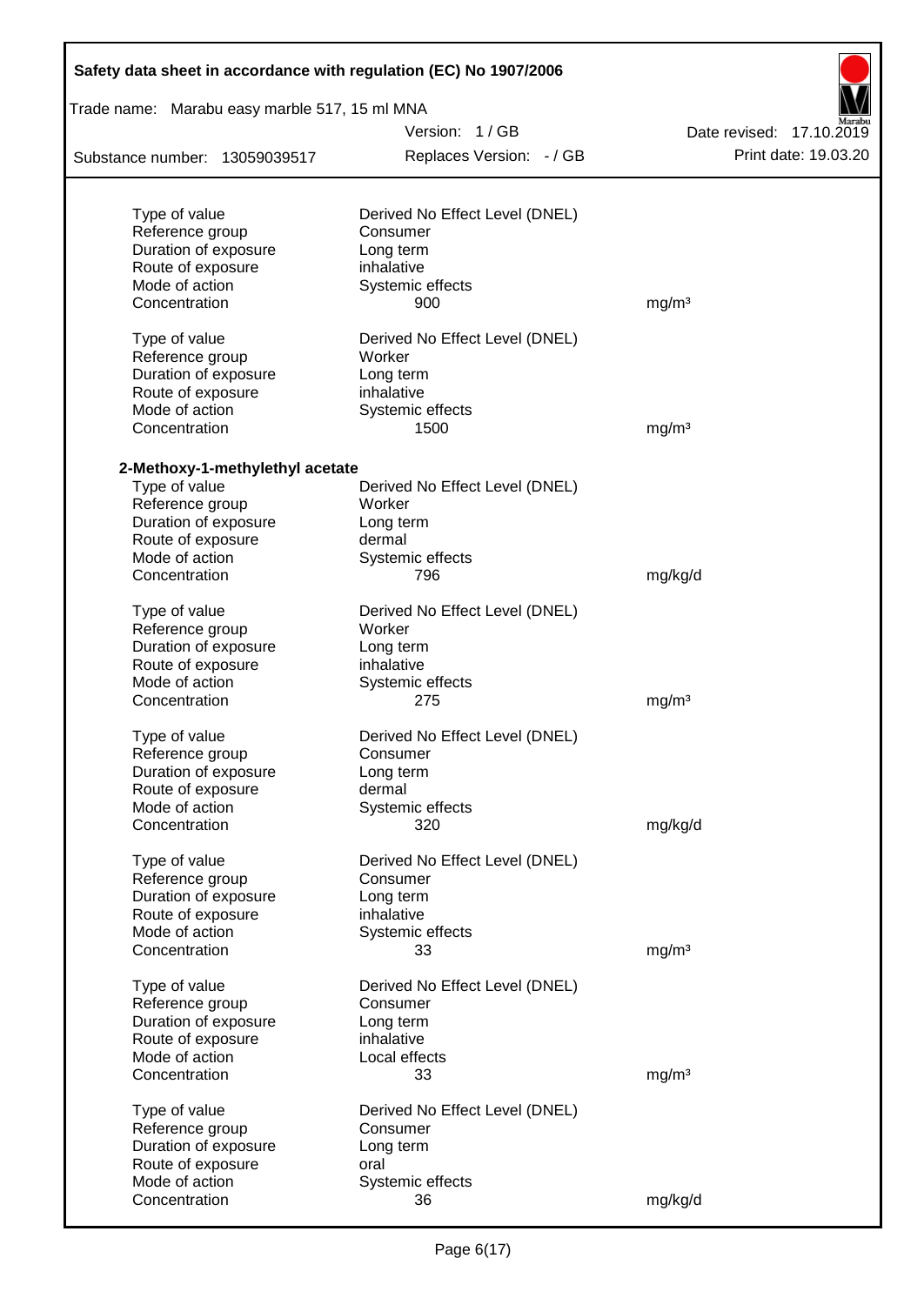| Safety data sheet in accordance with regulation (EC) No 1907/2006 |                                |                          |
|-------------------------------------------------------------------|--------------------------------|--------------------------|
| Trade name: Marabu easy marble 517, 15 ml MNA                     |                                |                          |
|                                                                   | Version: 1/GB                  | Date revised: 17.10.2019 |
| Substance number: 13059039517                                     | Replaces Version: - / GB       | Print date: 19.03.20     |
| Type of value                                                     | Derived No Effect Level (DNEL) |                          |
| Reference group                                                   | Worker                         |                          |
| Duration of exposure                                              | Lifetime                       |                          |
| Route of exposure                                                 | inhalative                     |                          |
| Mode of action                                                    | Local effects                  |                          |
| Concentration                                                     | 550                            | mg/m <sup>3</sup>        |
| 1-Methoxy-2-propanol                                              |                                |                          |
| Type of value                                                     | Derived No Effect Level (DNEL) |                          |
| Reference group                                                   | Worker                         |                          |
| Duration of exposure                                              | Acute                          |                          |
| Route of exposure                                                 | inhalative                     |                          |
| Mode of action                                                    | Local effects                  |                          |
| Concentration                                                     | 553,5                          | mg/m <sup>3</sup>        |
| Type of value                                                     | Derived No Effect Level (DNEL) |                          |
| Reference group                                                   | Worker                         |                          |
| Duration of exposure                                              | Long term                      |                          |
| Route of exposure                                                 | dermal                         |                          |
| Mode of action                                                    | Systemic effects               |                          |
| Concentration                                                     | 50,6                           | mg/person/<br>d          |
|                                                                   |                                |                          |
| Type of value                                                     | Derived No Effect Level (DNEL) |                          |
| Reference group                                                   | Worker                         |                          |
| Duration of exposure                                              | Long term                      |                          |
| Route of exposure                                                 | inhalative                     |                          |
| Mode of action                                                    | Systemic effects               |                          |
| Concentration                                                     | 369                            | mg/m <sup>3</sup>        |
| Type of value                                                     | Derived No Effect Level (DNEL) |                          |
| Reference group                                                   | <b>General Population</b>      |                          |
| Duration of exposure                                              | Long term                      |                          |
| Route of exposure                                                 | dermal                         |                          |
| Mode of action                                                    | Systemic effects               |                          |
| Concentration                                                     | 18,1                           | mg/kg                    |
| Type of value                                                     | Derived No Effect Level (DNEL) |                          |
| Reference group                                                   | <b>General Population</b>      |                          |
| Duration of exposure                                              | Long term                      |                          |
| Route of exposure                                                 | inhalative                     |                          |
| Mode of action                                                    | Systemic effects               |                          |
| Concentration                                                     | 43,9                           | mg/m <sup>3</sup>        |
| Type of value                                                     | Derived No Effect Level (DNEL) |                          |
| Reference group                                                   | <b>General Population</b>      |                          |
| Duration of exposure                                              | Long term                      |                          |
| Route of exposure                                                 | oral                           |                          |
| Mode of action                                                    | Systemic effects               |                          |
| Concentration                                                     | 3,3                            | mg/kg/d                  |
| 2-Butoxyethyl acetate                                             |                                |                          |
| Reference substance                                               | 2-Butoxyethyl acetate          |                          |
| Type of value                                                     | Derived No Effect Level (DNEL) |                          |
| Reference group                                                   | Worker                         |                          |
| Duration of exposure                                              | Long term                      |                          |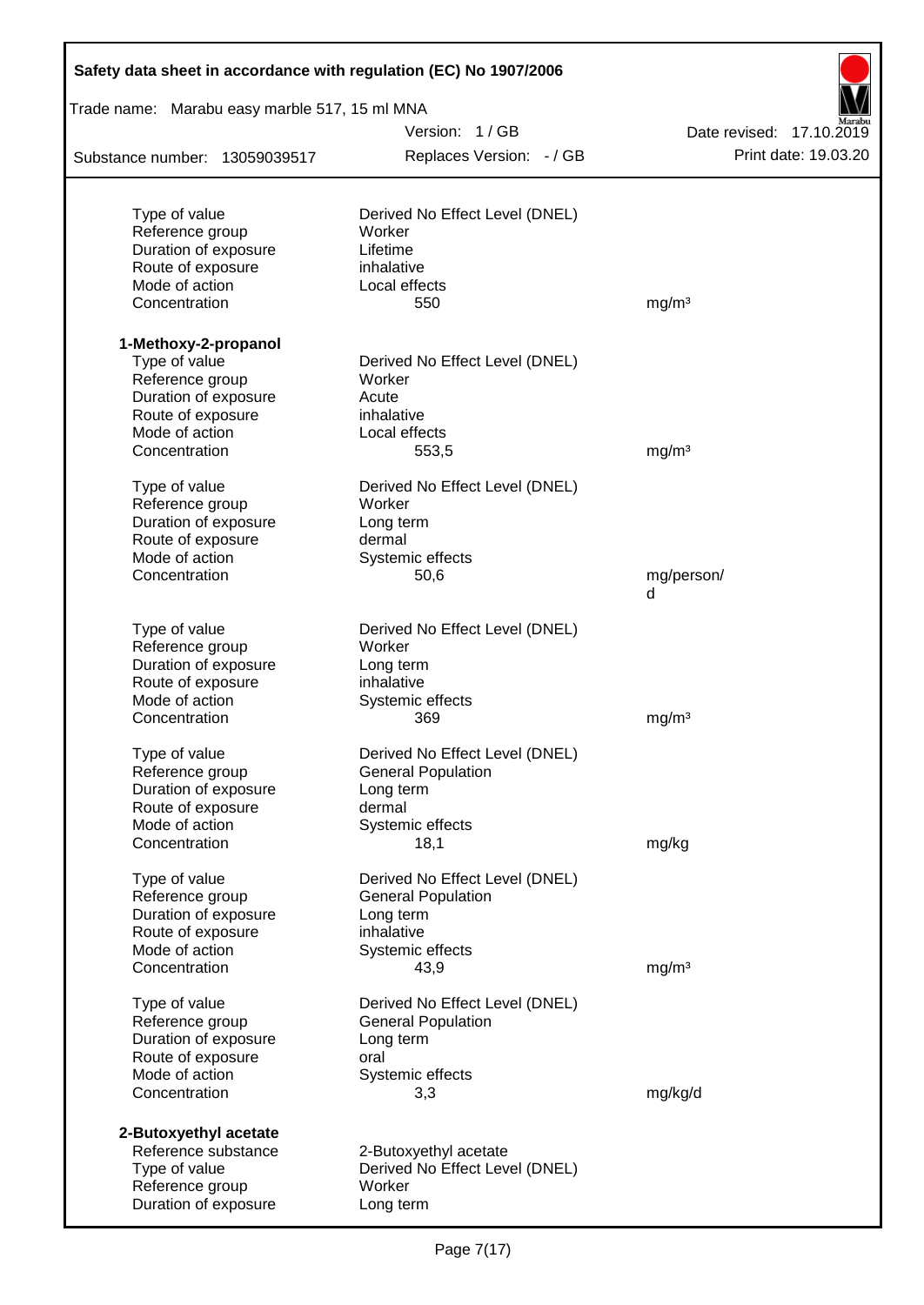| Safety data sheet in accordance with regulation (EC) No 1907/2006 |                                |                          |
|-------------------------------------------------------------------|--------------------------------|--------------------------|
| Trade name: Marabu easy marble 517, 15 ml MNA                     |                                |                          |
|                                                                   | Version: 1/GB                  | Date revised: 17.10.2019 |
| Substance number: 13059039517                                     | Replaces Version: - / GB       | Print date: 19.03.20     |
| Route of exposure                                                 | inhalative                     |                          |
| Mode of action                                                    | Systemic effects               |                          |
| Concentration                                                     | 133                            | mg/m <sup>3</sup>        |
|                                                                   | 2-Butoxyethyl acetate          |                          |
| Type of value                                                     | Derived No Effect Level (DNEL) |                          |
| Reference group                                                   | Worker                         |                          |
| Duration of exposure                                              | Short term                     |                          |
| Route of exposure                                                 | inhalative                     |                          |
| Mode of action                                                    | Local effects                  |                          |
| Concentration                                                     | 333                            | mg/m <sup>3</sup>        |
|                                                                   | 2-Butoxyethyl acetate          |                          |
| Type of value                                                     | Derived No Effect Level (DNEL) |                          |
| Reference group                                                   | Worker                         |                          |
| Duration of exposure                                              | Long term                      |                          |
| Route of exposure                                                 | dermal                         |                          |
| Mode of action<br>Concentration                                   | Systemic effects<br>169        |                          |
|                                                                   |                                | mg/kg/d                  |
|                                                                   | 2-Butoxyethyl acetate          |                          |
| Type of value                                                     | Derived No Effect Level (DNEL) |                          |
| Reference group                                                   | Worker                         |                          |
| Duration of exposure                                              | Short term                     |                          |
| Route of exposure                                                 | dermal                         |                          |
| Mode of action                                                    | Systemic effects               |                          |
| Concentration                                                     | 120                            | mg/kg/d                  |
|                                                                   | 2-Butoxyethyl acetate          |                          |
| Type of value                                                     | Derived No Effect Level (DNEL) |                          |
| Reference group                                                   | <b>General Population</b>      |                          |
| Duration of exposure                                              | Long term                      |                          |
| Route of exposure                                                 | inhalative                     |                          |
| Mode of action<br>Concentration                                   | Systemic effects<br>80         | mg/m <sup>3</sup>        |
|                                                                   |                                |                          |
|                                                                   | 2-Butoxyethyl acetate          |                          |
| Type of value                                                     | Derived No Effect Level (DNEL) |                          |
| Reference group                                                   | <b>General Population</b>      |                          |
| Duration of exposure                                              | Short term                     |                          |
| Route of exposure                                                 | inhalative                     |                          |
| Mode of action<br>Concentration                                   | Local effects<br>200           | mg/m <sup>3</sup>        |
|                                                                   |                                |                          |
|                                                                   | 2-Butoxyethyl acetate          |                          |
| Type of value                                                     | Derived No Effect Level (DNEL) |                          |
| Reference group                                                   | <b>General Population</b>      |                          |
| Duration of exposure                                              | Long term                      |                          |
| Route of exposure                                                 | dermal                         |                          |
| Mode of action                                                    | Systemic effects               |                          |
| Concentration                                                     | 102                            | mg/kg/d                  |
|                                                                   | 2-Butoxyethyl acetate          |                          |
| Type of value                                                     | Derived No Effect Level (DNEL) |                          |
| Reference group                                                   | <b>General Population</b>      |                          |
| Duration of exposure                                              | Short term                     |                          |
| Route of exposure                                                 | dermal                         |                          |
| Mode of action                                                    | Systemic effects               |                          |

Г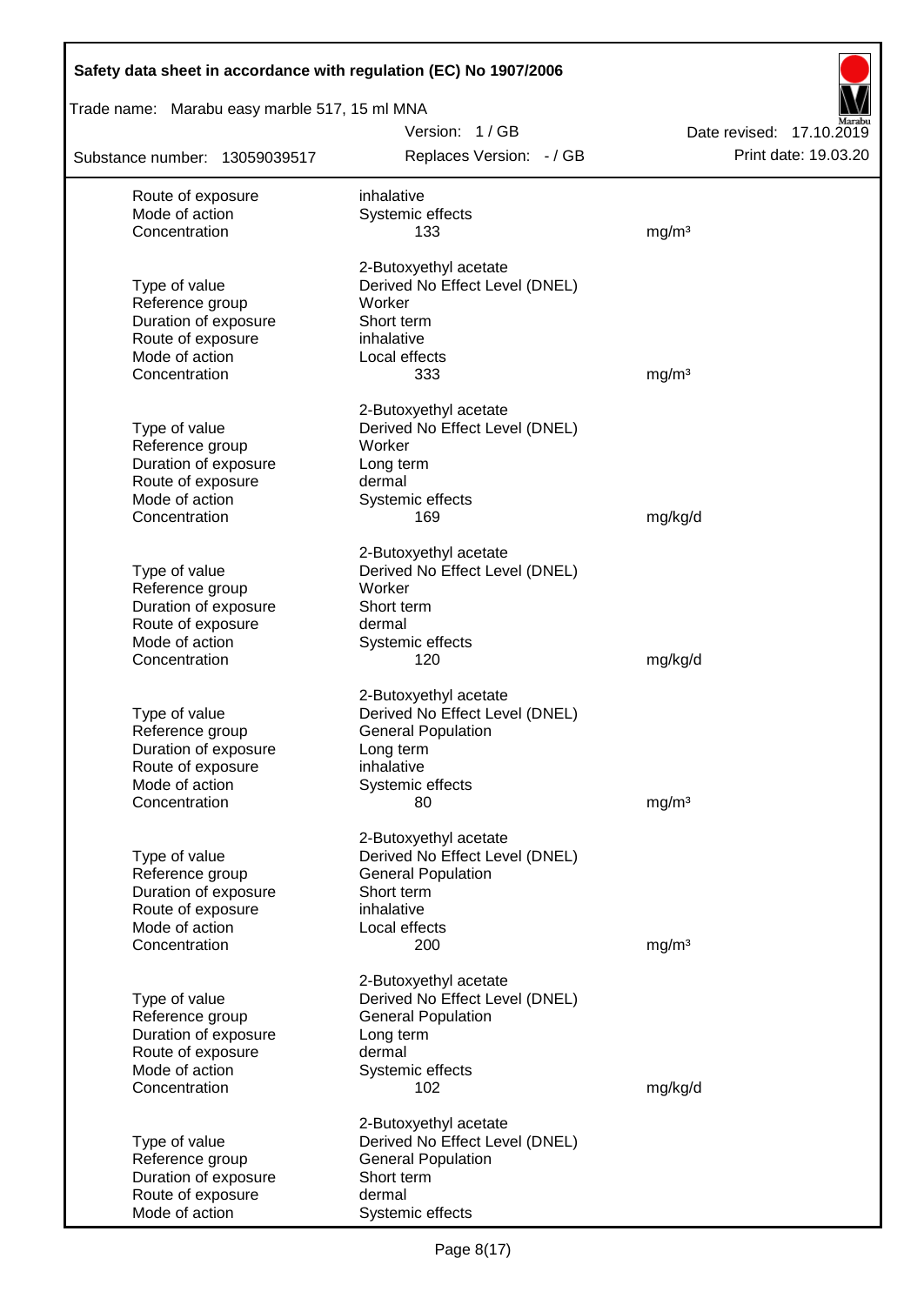| Safety data sheet in accordance with regulation (EC) No 1907/2006                                                |                                                                                                                                      |                          |
|------------------------------------------------------------------------------------------------------------------|--------------------------------------------------------------------------------------------------------------------------------------|--------------------------|
| Trade name: Marabu easy marble 517, 15 ml MNA                                                                    |                                                                                                                                      |                          |
|                                                                                                                  | Version: 1/GB                                                                                                                        | Date revised: 17.10.2019 |
| Substance number: 13059039517                                                                                    | Replaces Version: - / GB                                                                                                             | Print date: 19.03.20     |
| Concentration                                                                                                    | 72                                                                                                                                   | mg/kg/d                  |
| Type of value<br>Reference group<br>Duration of exposure<br>Route of exposure<br>Mode of action<br>Concentration | 2-Butoxyethyl acetate<br>Derived No Effect Level (DNEL)<br><b>General Population</b><br>Long term<br>oral<br>Systemic effects<br>8,6 | mg/kg/d                  |
| Type of value<br>Reference group<br>Duration of exposure<br>Route of exposure<br>Mode of action<br>Concentration | 2-Butoxyethyl acetate<br>Derived No Effect Level (DNEL)<br><b>General Population</b><br>Short term<br>oral<br>Systemic effects<br>36 | mg/kg/d                  |
| <b>Predicted No Effect Concentration (PNEC)</b>                                                                  |                                                                                                                                      |                          |
| 2-Methoxy-1-methylethyl acetate<br>Reference substance<br>Type of value<br><b>Type</b><br>Concentration          | 2-Methoxy-1-methylethyl acetate<br><b>PNEC</b><br>Freshwater<br>0,635                                                                | mg/l                     |
| Type of value<br><b>Type</b><br>Concentration                                                                    | <b>PNEC</b><br>Freshwater sediment<br>3,29                                                                                           | mg/kg                    |
| Type of value<br>Type<br>Concentration<br>Source                                                                 | <b>PNEC</b><br>Soil<br>0,29<br>Literature value                                                                                      | mg/kg                    |
| Type of value<br><b>Type</b><br>Concentration<br>Source                                                          | <b>PNEC</b><br>Sewage treatment plant (STP)<br>100<br>Literature value                                                               | mg/l                     |
| Type of value<br><b>Type</b><br>Concentration<br>Source                                                          | <b>PNEC</b><br>Marine sediment<br>0,329<br>Literature value                                                                          | mg/kg                    |
| Type of value<br><b>Type</b><br>Concentration                                                                    | <b>PNEC</b><br>Saltwater<br>0,0635                                                                                                   | mg/l                     |
| 1-Methoxy-2-propanol<br>Type of value<br><b>Type</b><br>Concentration                                            | <b>PNEC</b><br>Freshwater<br>10                                                                                                      | mg/l                     |
| Type of value<br><b>Type</b><br>Concentration                                                                    | <b>PNEC</b><br>Water<br>41,6                                                                                                         | mg/kg                    |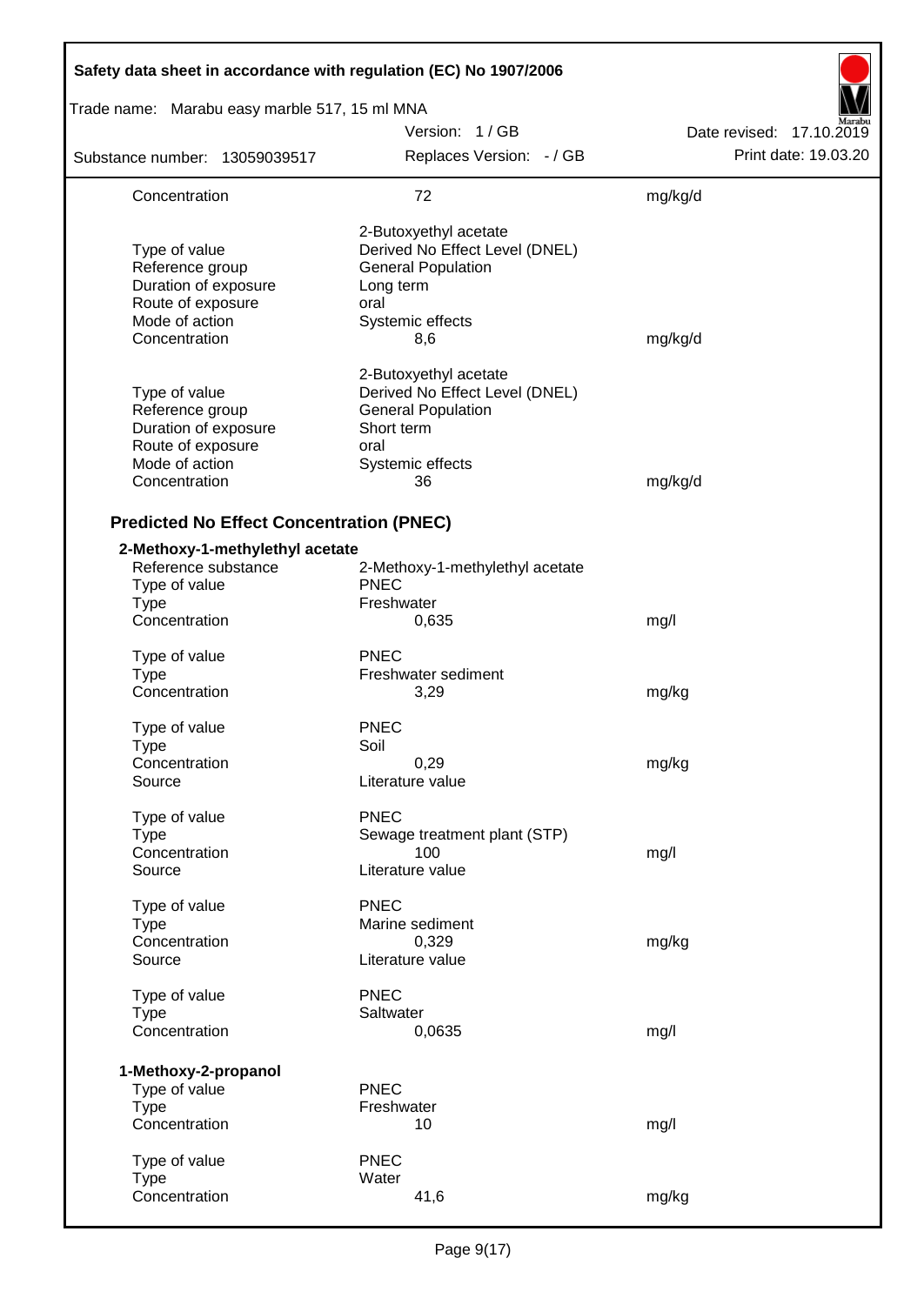| Safety data sheet in accordance with regulation (EC) No 1907/2006                                       |                                                                                      |                          |
|---------------------------------------------------------------------------------------------------------|--------------------------------------------------------------------------------------|--------------------------|
| Trade name: Marabu easy marble 517, 15 ml MNA                                                           | Version: 1/GB                                                                        | Date revised: 17.10.2019 |
| Substance number: 13059039517                                                                           | Replaces Version: - / GB                                                             | Print date: 19.03.20     |
| Type of value<br><b>Type</b><br>Concentration                                                           | <b>PNEC</b><br>Sediment<br>41,6                                                      | mg/kg                    |
| Type of value<br><b>Type</b><br>Concentration                                                           | <b>PNEC</b><br>Marine sediment<br>4,17                                               | mg/kg                    |
| Type of value<br><b>Type</b><br>Concentration                                                           | <b>PNEC</b><br>Soil<br>2,47                                                          | mg/kg                    |
| Type of value<br><b>Type</b><br>Concentration                                                           | <b>PNEC</b><br>Sewage treatment plant (STP)<br>100                                   | mg/l                     |
| 2-Butoxyethyl acetate<br>Reference substance<br>Type of value<br><b>Type</b><br>Concentration<br>Source | 2-Butoxyethyl acetate<br><b>PNEC</b><br>Water<br>0,304<br>Literature value           | mg/l                     |
| Type of value<br><b>Type</b><br>Concentration<br>Source                                                 | 2-Butoxyethyl acetate<br><b>PNEC</b><br>Aquatic<br>0,0304<br>Literature value        | g/                       |
| Type of value<br><b>Type</b><br>Concentration<br>Source                                                 | 2-Butoxyethyl acetate<br><b>PNEC</b><br>Sediment<br>2,03<br>Literature value         | mg/kg                    |
| Type of value<br><b>Type</b><br>Concentration<br>Source                                                 | 2-Butoxyethyl acetate<br><b>PNEC</b><br>Marine sediment<br>0,203<br>Literature value | mg/kg                    |
| Type of value<br><b>Type</b><br>Concentration<br>Source                                                 | 2-Butoxyethyl acetate<br><b>PNEC</b><br>Soil<br>0,68<br>Literature value             | mg/kg                    |

# **8.2. Exposure controls**

# **Exposure controls**

Provide adequate ventilation. Where reasonably practicable this should be achieved by the use of local exhaust ventilation and good general extraction. If these are not sufficient to maintain concentrations of particulates and solvent vapour below the OEL, suitable respiratory protection must be worn.

## **Respiratory protection**

If workers are exposed to concentrations above the exposure limit they must use appropriate, certified respirators. Full mask, filter A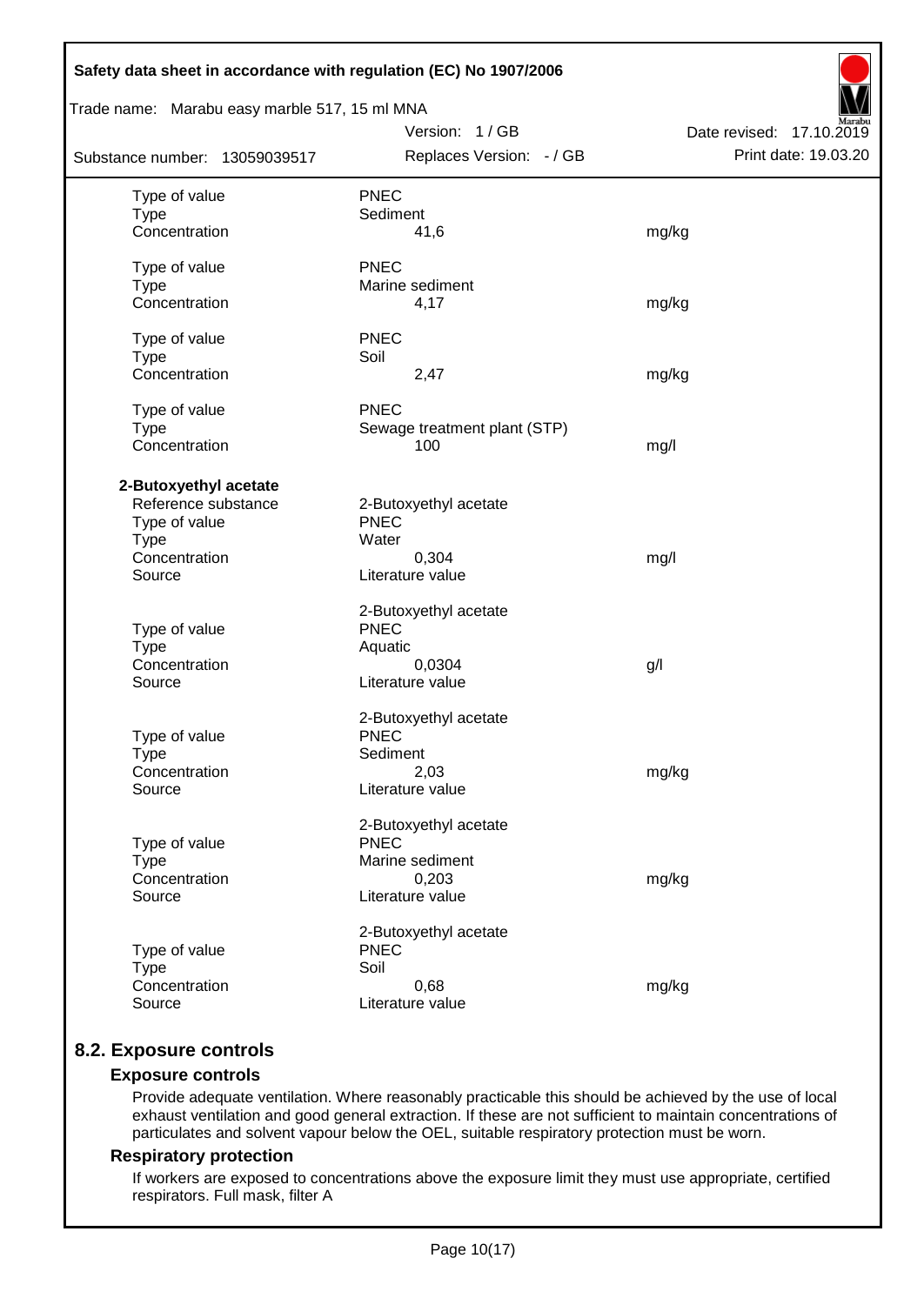| Safety data sheet in accordance with regulation (EC) No 1907/2006                                                                                                                                          |                                                                                                                                                                                                                                                                                                                                                                                                                                                                                                                                                                                                                                                                                                                                                                                                                                          |                          |
|------------------------------------------------------------------------------------------------------------------------------------------------------------------------------------------------------------|------------------------------------------------------------------------------------------------------------------------------------------------------------------------------------------------------------------------------------------------------------------------------------------------------------------------------------------------------------------------------------------------------------------------------------------------------------------------------------------------------------------------------------------------------------------------------------------------------------------------------------------------------------------------------------------------------------------------------------------------------------------------------------------------------------------------------------------|--------------------------|
|                                                                                                                                                                                                            |                                                                                                                                                                                                                                                                                                                                                                                                                                                                                                                                                                                                                                                                                                                                                                                                                                          |                          |
| Trade name: Marabu easy marble 517, 15 ml MNA                                                                                                                                                              |                                                                                                                                                                                                                                                                                                                                                                                                                                                                                                                                                                                                                                                                                                                                                                                                                                          |                          |
|                                                                                                                                                                                                            | Version: 1/GB                                                                                                                                                                                                                                                                                                                                                                                                                                                                                                                                                                                                                                                                                                                                                                                                                            | Date revised: 17.10.2019 |
| Substance number: 13059039517                                                                                                                                                                              | Replaces Version: - / GB                                                                                                                                                                                                                                                                                                                                                                                                                                                                                                                                                                                                                                                                                                                                                                                                                 | Print date: 19.03.20     |
| <b>Hand protection</b><br>individual or combination of chemicals.<br><b>Material thickness</b><br>$\geq$<br>Breakthrough time<br>$\overline{\phantom{0}}$<br>replacement must be followed.<br>maintenance. | There is no one glove material or combination of materials that will give unlimited resistance to any<br>For prolonged or repeated handling nitrile rubber gloves with textile undergloves are required.<br>0,5<br>mm<br>30<br>min<br>The breakthrough time must be greater than the end use time of the product.<br>The instructions and information provided by the glove manufacturer on use, storage, maintenance and<br>Gloves should be replaced regularly and if there is any sign of damage to the glove material.<br>Always ensure that gloves are free from defects and that they are stored and used correctly.<br>The performance or effectiveness of the glove may be reduced by physical/ chemical damage and poor<br>Barrier creams may help to protect the exposed areas of the skin, they should however not be applied |                          |
| once exposure has occurred.                                                                                                                                                                                |                                                                                                                                                                                                                                                                                                                                                                                                                                                                                                                                                                                                                                                                                                                                                                                                                                          |                          |
| Eye protection                                                                                                                                                                                             |                                                                                                                                                                                                                                                                                                                                                                                                                                                                                                                                                                                                                                                                                                                                                                                                                                          |                          |
|                                                                                                                                                                                                            | Use safety eyewear designed to protect against splash of liquids.                                                                                                                                                                                                                                                                                                                                                                                                                                                                                                                                                                                                                                                                                                                                                                        |                          |
| <b>Body protection</b>                                                                                                                                                                                     |                                                                                                                                                                                                                                                                                                                                                                                                                                                                                                                                                                                                                                                                                                                                                                                                                                          |                          |
|                                                                                                                                                                                                            | Cotton or cotton/synthetic overalls or coveralls are normally suitable.                                                                                                                                                                                                                                                                                                                                                                                                                                                                                                                                                                                                                                                                                                                                                                  |                          |
|                                                                                                                                                                                                            |                                                                                                                                                                                                                                                                                                                                                                                                                                                                                                                                                                                                                                                                                                                                                                                                                                          |                          |
| <b>SECTION 9: Physical and chemical properties</b>                                                                                                                                                         |                                                                                                                                                                                                                                                                                                                                                                                                                                                                                                                                                                                                                                                                                                                                                                                                                                          |                          |
| 9.1. Information on basic physical and chemical properties                                                                                                                                                 |                                                                                                                                                                                                                                                                                                                                                                                                                                                                                                                                                                                                                                                                                                                                                                                                                                          |                          |
| Form                                                                                                                                                                                                       | Liquid                                                                                                                                                                                                                                                                                                                                                                                                                                                                                                                                                                                                                                                                                                                                                                                                                                   |                          |
| <b>Colour</b>                                                                                                                                                                                              | coloured                                                                                                                                                                                                                                                                                                                                                                                                                                                                                                                                                                                                                                                                                                                                                                                                                                 |                          |
| Odour                                                                                                                                                                                                      | solvent-like                                                                                                                                                                                                                                                                                                                                                                                                                                                                                                                                                                                                                                                                                                                                                                                                                             |                          |
| <b>Odour threshold</b>                                                                                                                                                                                     |                                                                                                                                                                                                                                                                                                                                                                                                                                                                                                                                                                                                                                                                                                                                                                                                                                          |                          |
| Remarks                                                                                                                                                                                                    | No data available                                                                                                                                                                                                                                                                                                                                                                                                                                                                                                                                                                                                                                                                                                                                                                                                                        |                          |
| pH value                                                                                                                                                                                                   |                                                                                                                                                                                                                                                                                                                                                                                                                                                                                                                                                                                                                                                                                                                                                                                                                                          |                          |
| Remarks                                                                                                                                                                                                    | Not applicable                                                                                                                                                                                                                                                                                                                                                                                                                                                                                                                                                                                                                                                                                                                                                                                                                           |                          |
| <b>Melting point</b>                                                                                                                                                                                       |                                                                                                                                                                                                                                                                                                                                                                                                                                                                                                                                                                                                                                                                                                                                                                                                                                          |                          |
| Remarks                                                                                                                                                                                                    | not determined                                                                                                                                                                                                                                                                                                                                                                                                                                                                                                                                                                                                                                                                                                                                                                                                                           |                          |
| <b>Freezing point</b>                                                                                                                                                                                      |                                                                                                                                                                                                                                                                                                                                                                                                                                                                                                                                                                                                                                                                                                                                                                                                                                          |                          |
| <b>Remarks</b>                                                                                                                                                                                             | not determined                                                                                                                                                                                                                                                                                                                                                                                                                                                                                                                                                                                                                                                                                                                                                                                                                           |                          |
| Initial boiling point and boiling range                                                                                                                                                                    |                                                                                                                                                                                                                                                                                                                                                                                                                                                                                                                                                                                                                                                                                                                                                                                                                                          |                          |
| Value<br>Pressure<br>Source                                                                                                                                                                                | 120<br>appr.<br>1.013<br>hPa<br>Literature value                                                                                                                                                                                                                                                                                                                                                                                                                                                                                                                                                                                                                                                                                                                                                                                         | $^{\circ}C$              |
| <b>Flash point</b>                                                                                                                                                                                         |                                                                                                                                                                                                                                                                                                                                                                                                                                                                                                                                                                                                                                                                                                                                                                                                                                          |                          |
| Value<br>Method                                                                                                                                                                                            | 30<br>ASTM D 6450 (CCCFP)                                                                                                                                                                                                                                                                                                                                                                                                                                                                                                                                                                                                                                                                                                                                                                                                                | $^{\circ}C$              |
| Evaporation rate (ether $= 1$ ) :                                                                                                                                                                          |                                                                                                                                                                                                                                                                                                                                                                                                                                                                                                                                                                                                                                                                                                                                                                                                                                          |                          |
| Remarks                                                                                                                                                                                                    | not determined                                                                                                                                                                                                                                                                                                                                                                                                                                                                                                                                                                                                                                                                                                                                                                                                                           |                          |
|                                                                                                                                                                                                            |                                                                                                                                                                                                                                                                                                                                                                                                                                                                                                                                                                                                                                                                                                                                                                                                                                          |                          |
| <b>Flammability (solid, gas)</b><br>Not applicable                                                                                                                                                         |                                                                                                                                                                                                                                                                                                                                                                                                                                                                                                                                                                                                                                                                                                                                                                                                                                          |                          |
| Upper/lower flammability or explosive limits                                                                                                                                                               |                                                                                                                                                                                                                                                                                                                                                                                                                                                                                                                                                                                                                                                                                                                                                                                                                                          |                          |

| <u>Opper/lower Hammability or explosive limits</u> |                  |         |
|----------------------------------------------------|------------------|---------|
| Lower explosion limit                              | appr. 0.7        | %(V)    |
| Upper explosion limit                              | appr. 13.7       | $%$ (V) |
| Source                                             | Literature value |         |
| Vapour pressure                                    |                  |         |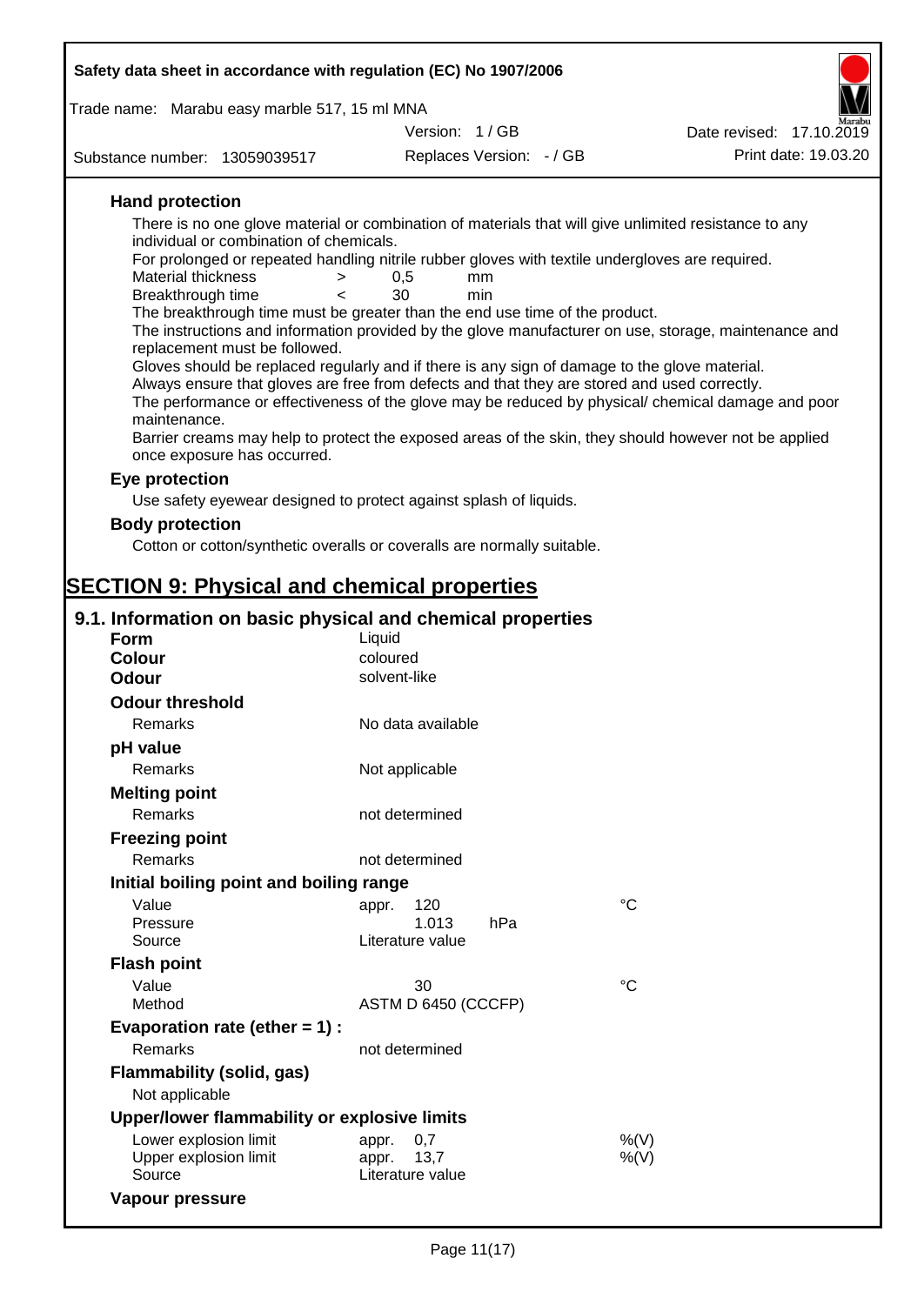| Safety data sheet in accordance with regulation (EC) No 1907/2006<br>Trade name: Marabu easy marble 517, 15 ml MNA |                                      |                       |    |                   |                          |
|--------------------------------------------------------------------------------------------------------------------|--------------------------------------|-----------------------|----|-------------------|--------------------------|
|                                                                                                                    | Version: 1/GB                        |                       |    |                   | Date revised: 17.10.2019 |
| Substance number: 13059039517                                                                                      | Replaces Version: - / GB             |                       |    |                   | Print date: 19.03.20     |
| Value<br>Temperature<br>Method                                                                                     | 8<br>20<br>calculated                | $\rm ^{\circ}C$       |    | hPa               |                          |
| <b>Vapour density</b>                                                                                              |                                      |                       |    |                   |                          |
| Remarks                                                                                                            | not determined                       |                       |    |                   |                          |
| <b>Density</b>                                                                                                     |                                      |                       |    |                   |                          |
| Value<br>Temperature<br>Method                                                                                     | 1,08<br>20<br><b>DIN EN ISO 2811</b> | $^{\circ}C$           |    | g/cm <sup>3</sup> |                          |
| Solubility in water                                                                                                |                                      |                       |    |                   |                          |
| Remarks                                                                                                            | partially miscible                   |                       |    |                   |                          |
| <b>Partition coefficient: n-octanol/water</b>                                                                      |                                      |                       |    |                   |                          |
| Remarks                                                                                                            | Not applicable                       |                       |    |                   |                          |
| Ignition temperature                                                                                               |                                      |                       |    |                   |                          |
| Value<br>Source                                                                                                    | 200<br>appr.<br>Literature value     |                       |    | $\rm ^{\circ}C$   |                          |
| <b>Viscosity</b>                                                                                                   |                                      |                       |    |                   |                          |
| dynamic<br>Value<br>Temperature                                                                                    | 30<br>40                             | to<br>$^{\circ}C$     | 50 | mPa.s             |                          |
| <b>Efflux time</b>                                                                                                 |                                      |                       |    |                   |                          |
| Value<br>Temperature<br>Method                                                                                     | 25<br>20<br>DIN 53211 4 mm           | to<br>$\rm ^{\circ}C$ | 70 | s                 |                          |
| <b>Explosive properties</b>                                                                                        |                                      |                       |    |                   |                          |
| evaluation                                                                                                         | no                                   |                       |    |                   |                          |
| <b>Oxidising properties</b><br>evaluation                                                                          | None known                           |                       |    |                   |                          |
| 9.2. Other information                                                                                             |                                      |                       |    |                   |                          |
| <b>Other information</b>                                                                                           |                                      |                       |    |                   |                          |

The physical specifications are approximate values and refer to the used safety relevant component(s).

# **SECTION 10: Stability and reactivity**

# **10.1. Reactivity**

No hazardous reactions when stored and handled according to prescribed instructions.

## **10.2. Chemical stability**

Stable under recommended storage and handling conditions (see section 7).

## **10.3. Possibility of hazardous reactions**

Keep away from oxidising agents, strongly alkaline and strongly acid materials in order to avoid exothermic reactions.

# **10.4. Conditions to avoid**

When exposed to high temperatures may produce hazardous decomposition products.

## **10.5. Incompatible materials**

No hazardous reactions when stored and handled according to prescribed instructions.

## **10.6. Hazardous decomposition products**

See chapter 5.2 (Firefighting measures - Special hazards arising from the substance or mixture).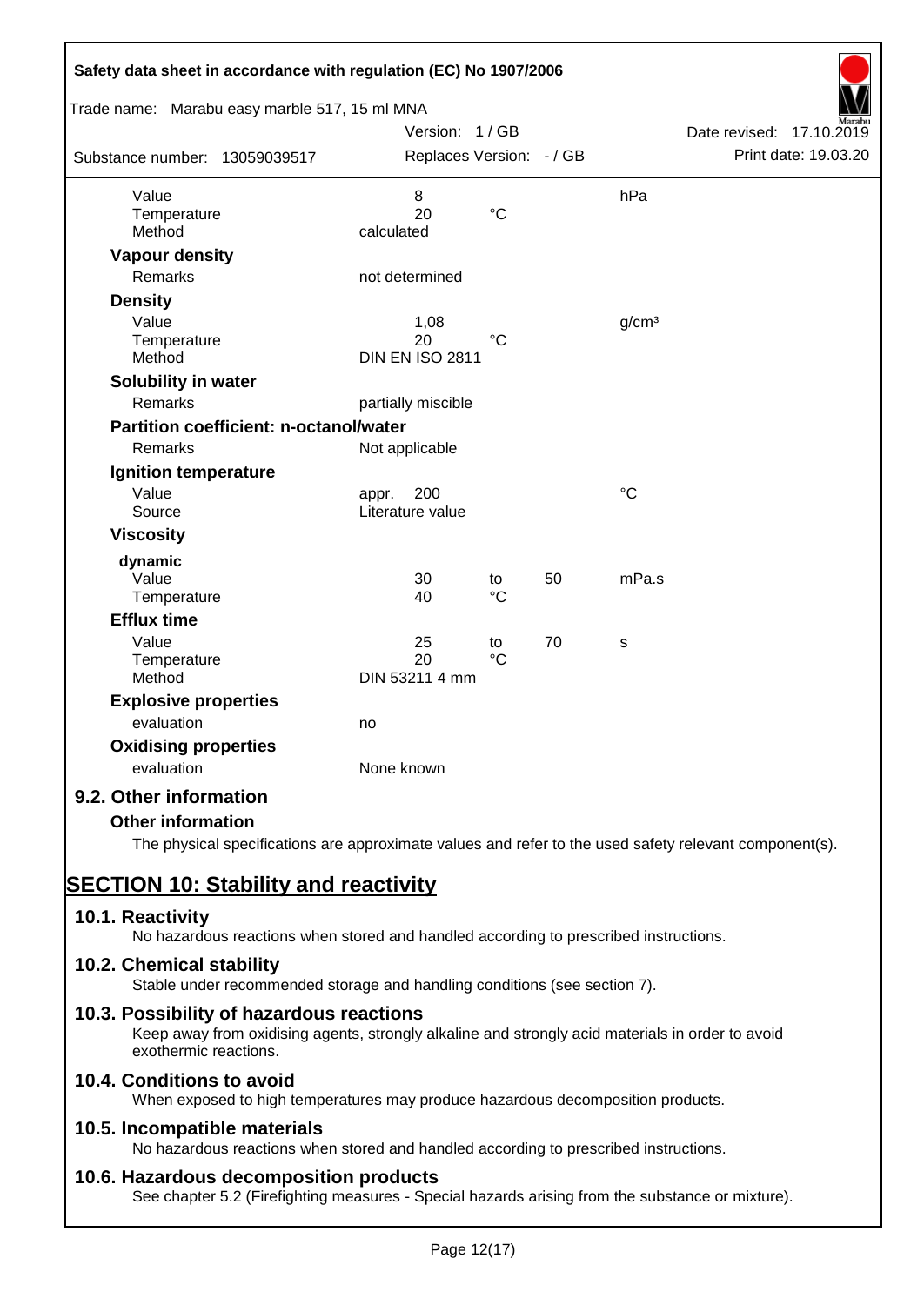| Safety data sheet in accordance with regulation (EC) No 1907/2006                                                                                                                                          |        |                                                                   |       |                                                                                                     |
|------------------------------------------------------------------------------------------------------------------------------------------------------------------------------------------------------------|--------|-------------------------------------------------------------------|-------|-----------------------------------------------------------------------------------------------------|
| Trade name: Marabu easy marble 517, 15 ml MNA                                                                                                                                                              |        |                                                                   |       |                                                                                                     |
|                                                                                                                                                                                                            |        | Version: 1/GB                                                     |       | Date revised: 17.10.2019                                                                            |
| Substance number: 13059039517                                                                                                                                                                              |        | Replaces Version: - / GB                                          |       | Print date: 19.03.20                                                                                |
|                                                                                                                                                                                                            |        |                                                                   |       |                                                                                                     |
|                                                                                                                                                                                                            |        |                                                                   |       |                                                                                                     |
| <b>SECTION 11: Toxicological information</b>                                                                                                                                                               |        |                                                                   |       |                                                                                                     |
| 11.1. Information on toxicological effects                                                                                                                                                                 |        |                                                                   |       |                                                                                                     |
| <b>Acute oral toxicity (Components)</b>                                                                                                                                                                    |        |                                                                   |       |                                                                                                     |
| 1-Methoxy-2-propanol                                                                                                                                                                                       |        |                                                                   |       |                                                                                                     |
| <b>Species</b>                                                                                                                                                                                             | rat    |                                                                   |       |                                                                                                     |
| LD50                                                                                                                                                                                                       |        | 5200                                                              | mg/kg |                                                                                                     |
| <b>Acute dermal toxicity (Components)</b>                                                                                                                                                                  |        |                                                                   |       |                                                                                                     |
| 1-Methoxy-2-propanol                                                                                                                                                                                       |        |                                                                   |       |                                                                                                     |
| Species                                                                                                                                                                                                    | rabbit |                                                                   |       |                                                                                                     |
| LD50                                                                                                                                                                                                       |        | 14000                                                             | mg/kg |                                                                                                     |
| <b>Acute inhalational toxicity</b>                                                                                                                                                                         |        |                                                                   |       |                                                                                                     |
| Remarks                                                                                                                                                                                                    |        | Based on available data, the classification criteria are not met. |       |                                                                                                     |
| <b>Skin corrosion/irritation</b>                                                                                                                                                                           |        |                                                                   |       |                                                                                                     |
| Remarks                                                                                                                                                                                                    |        | Based on available data, the classification criteria are not met. |       |                                                                                                     |
| Serious eye damage/irritation                                                                                                                                                                              |        |                                                                   |       |                                                                                                     |
| Remarks                                                                                                                                                                                                    |        | Based on available data, the classification criteria are not met. |       |                                                                                                     |
| <b>Sensitization</b>                                                                                                                                                                                       |        |                                                                   |       |                                                                                                     |
| Remarks                                                                                                                                                                                                    |        | Based on available data, the classification criteria are not met. |       |                                                                                                     |
| <b>Mutagenicity</b>                                                                                                                                                                                        |        |                                                                   |       |                                                                                                     |
| Remarks                                                                                                                                                                                                    |        | Based on available data, the classification criteria are not met. |       |                                                                                                     |
| <b>Reproductive toxicity</b>                                                                                                                                                                               |        |                                                                   |       |                                                                                                     |
| Remarks                                                                                                                                                                                                    |        | Based on available data, the classification criteria are not met. |       |                                                                                                     |
| Carcinogenicity                                                                                                                                                                                            |        |                                                                   |       |                                                                                                     |
| Remarks                                                                                                                                                                                                    |        | Based on available data, the classification criteria are not met. |       |                                                                                                     |
| <b>Specific Target Organ Toxicity (STOT)</b>                                                                                                                                                               |        |                                                                   |       |                                                                                                     |
| <b>Single exposure</b>                                                                                                                                                                                     |        |                                                                   |       |                                                                                                     |
| Remarks                                                                                                                                                                                                    |        | The classification criteria are met.                              |       |                                                                                                     |
| evaluation                                                                                                                                                                                                 |        | May cause drowsiness or dizziness.                                |       |                                                                                                     |
| <b>Repeated exposure</b>                                                                                                                                                                                   |        |                                                                   |       |                                                                                                     |
| Remarks                                                                                                                                                                                                    |        | Based on available data, the classification criteria are not met. |       |                                                                                                     |
| <b>Aspiration hazard</b>                                                                                                                                                                                   |        |                                                                   |       |                                                                                                     |
| Based on available data, the classification criteria are not met.                                                                                                                                          |        |                                                                   |       |                                                                                                     |
| <b>Experience in practice</b>                                                                                                                                                                              |        |                                                                   |       |                                                                                                     |
| Exposure to component solvents vapours concentration in excess of the stated occupational exposure<br>limit may result in adverse health effects such as mucous membrane and respiratory system irritation |        |                                                                   |       | and adverse effects on kidney liver and control pervous system. Symptoms and signs include beadashe |

and adverse effects on kidney, liver and central nervous system. Symptoms and signs include headache, dizziness, fatigue, muscular weakness, drowsiness and in extreme cases, loss of consciousness. Solvents may cause some of the above effects by absorption through the skin. Repeated or prolonged contact with the mixture may cause removal of natural fat from the skin resulting in non-allergic contact dermatitis and absorption through the skin. The liquid splashed in the eyes may cause irritation and reversible damage. Ingestion may cause nausea, diarrhoea and vomiting. This takes into account, where known, delayed and immediate effects and also chronic effects of components from short-term and long-term exposure by oral, inhalation and dermal routes of exposure and eye contact.

#### **Other information**

There are no data available on the mixture itself.

The mixture has been assessed following the additivity method of the CLP Regulation (EC) No 1272/2008 and classified for toxicological hazards accordingly.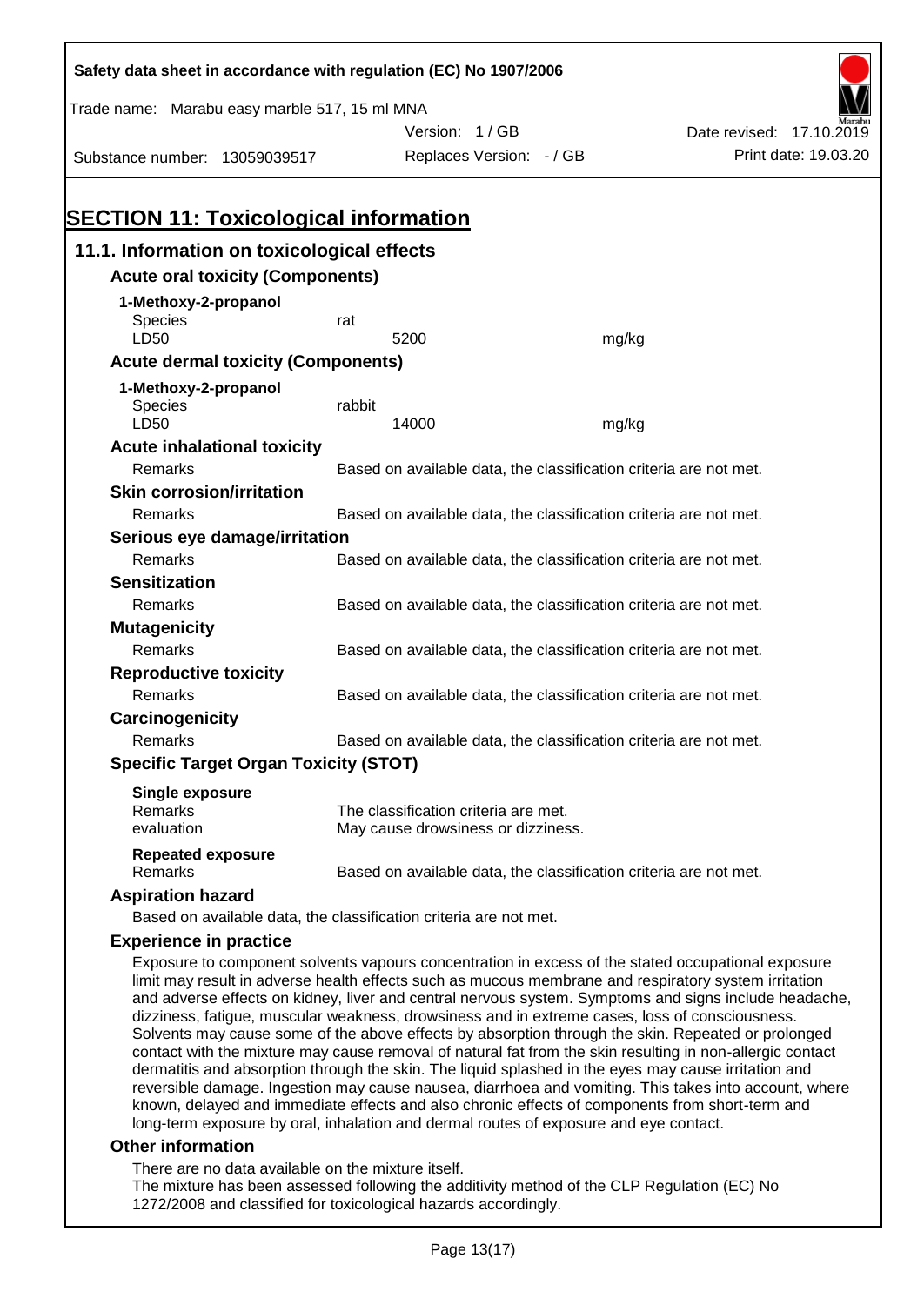| Safety data sheet in accordance with regulation (EC) No 1907/2006                                                                                                |        |                                      |                          |                                                    |                                                                                                  |
|------------------------------------------------------------------------------------------------------------------------------------------------------------------|--------|--------------------------------------|--------------------------|----------------------------------------------------|--------------------------------------------------------------------------------------------------|
| Trade name: Marabu easy marble 517, 15 ml MNA                                                                                                                    |        |                                      |                          |                                                    |                                                                                                  |
|                                                                                                                                                                  |        |                                      | Version: 1/GB            |                                                    | Date revised: 17.10.2019                                                                         |
| Substance number: 13059039517                                                                                                                                    |        |                                      | Replaces Version: - / GB |                                                    | Print date: 19.03.20                                                                             |
| <b>SECTION 12: Ecological information</b>                                                                                                                        |        |                                      |                          |                                                    |                                                                                                  |
| 12.1. Toxicity                                                                                                                                                   |        |                                      |                          |                                                    |                                                                                                  |
| <b>General information</b>                                                                                                                                       |        |                                      |                          |                                                    |                                                                                                  |
| There are no data available on the mixture itself. Do not allow to enter drains or water courses. The<br>and is not classified as dangerous for the environment. |        |                                      |                          |                                                    | mixture has been assessed following the summation method of the CLP Regulation (EC) No 1272/2008 |
| <b>Fish toxicity (Components)</b>                                                                                                                                |        |                                      |                          |                                                    |                                                                                                  |
| 1-Methoxy-2-propanol                                                                                                                                             |        |                                      |                          |                                                    |                                                                                                  |
| <b>Species</b><br>LC <sub>0</sub>                                                                                                                                |        | golden orfe (Leuciscus idus)<br>4600 |                          |                                                    |                                                                                                  |
| Duration of exposure                                                                                                                                             | $\geq$ | 96                                   | h                        | mg/l                                               |                                                                                                  |
| <b>Daphnia toxicity (Components)</b>                                                                                                                             |        |                                      |                          |                                                    |                                                                                                  |
| 1-Methoxy-2-propanol                                                                                                                                             |        |                                      |                          |                                                    |                                                                                                  |
| Species                                                                                                                                                          |        | Daphnia magna                        |                          |                                                    |                                                                                                  |
| <b>EC50</b><br>Duration of exposure                                                                                                                              |        | 23300<br>48                          | h                        | mg/l                                               |                                                                                                  |
| <b>Algae toxicity (Components)</b>                                                                                                                               |        |                                      |                          |                                                    |                                                                                                  |
| 1-Methoxy-2-propanol                                                                                                                                             |        |                                      |                          |                                                    |                                                                                                  |
| Species                                                                                                                                                          |        | Desmodesmus                          |                          |                                                    |                                                                                                  |
| <b>EC50</b>                                                                                                                                                      | $\geq$ | 1000                                 |                          | mg/l                                               |                                                                                                  |
| Duration of exposure<br><b>Bacteria toxicity (Components)</b>                                                                                                    |        | 168                                  | h                        |                                                    |                                                                                                  |
| 1-Methoxy-2-propanol                                                                                                                                             |        |                                      |                          |                                                    |                                                                                                  |
| Species                                                                                                                                                          |        | activated sludge                     |                          |                                                    |                                                                                                  |
| <b>EC50</b>                                                                                                                                                      | $\geq$ | 1000                                 |                          | mg/l                                               |                                                                                                  |
| 12.2. Persistence and degradability                                                                                                                              |        |                                      |                          |                                                    |                                                                                                  |
| <b>General information</b>                                                                                                                                       |        |                                      |                          |                                                    |                                                                                                  |
| No data available                                                                                                                                                |        |                                      |                          |                                                    |                                                                                                  |
| <b>Biodegradability (Components)</b>                                                                                                                             |        |                                      |                          |                                                    |                                                                                                  |
| 1-Methoxy-2-propanol                                                                                                                                             |        |                                      |                          |                                                    |                                                                                                  |
| Value<br>Duration of test                                                                                                                                        |        | 90<br>28                             | d                        | %                                                  |                                                                                                  |
| evaluation                                                                                                                                                       |        |                                      |                          | Readily biodegradable (according to OECD criteria) |                                                                                                  |
| Method                                                                                                                                                           |        | <b>OECD 301 F</b>                    |                          |                                                    |                                                                                                  |
| 12.3. Bioaccumulative potential                                                                                                                                  |        |                                      |                          |                                                    |                                                                                                  |
| <b>General information</b>                                                                                                                                       |        |                                      |                          |                                                    |                                                                                                  |
| There are no data available on the mixture itself.                                                                                                               |        |                                      |                          |                                                    |                                                                                                  |
| <b>Partition coefficient: n-octanol/water</b><br>Remarks                                                                                                         |        |                                      |                          |                                                    |                                                                                                  |
|                                                                                                                                                                  |        | Not applicable                       |                          |                                                    |                                                                                                  |
| 12.4. Mobility in soil                                                                                                                                           |        |                                      |                          |                                                    |                                                                                                  |
| <b>General information</b>                                                                                                                                       |        |                                      |                          |                                                    |                                                                                                  |
| There are no data available on the mixture itself.                                                                                                               |        |                                      |                          |                                                    |                                                                                                  |
| 12.5. Results of PBT and vPvB assessment                                                                                                                         |        |                                      |                          |                                                    |                                                                                                  |
| <b>General information</b><br>There are no data available on the mixture itself.                                                                                 |        |                                      |                          |                                                    |                                                                                                  |
|                                                                                                                                                                  |        |                                      |                          |                                                    |                                                                                                  |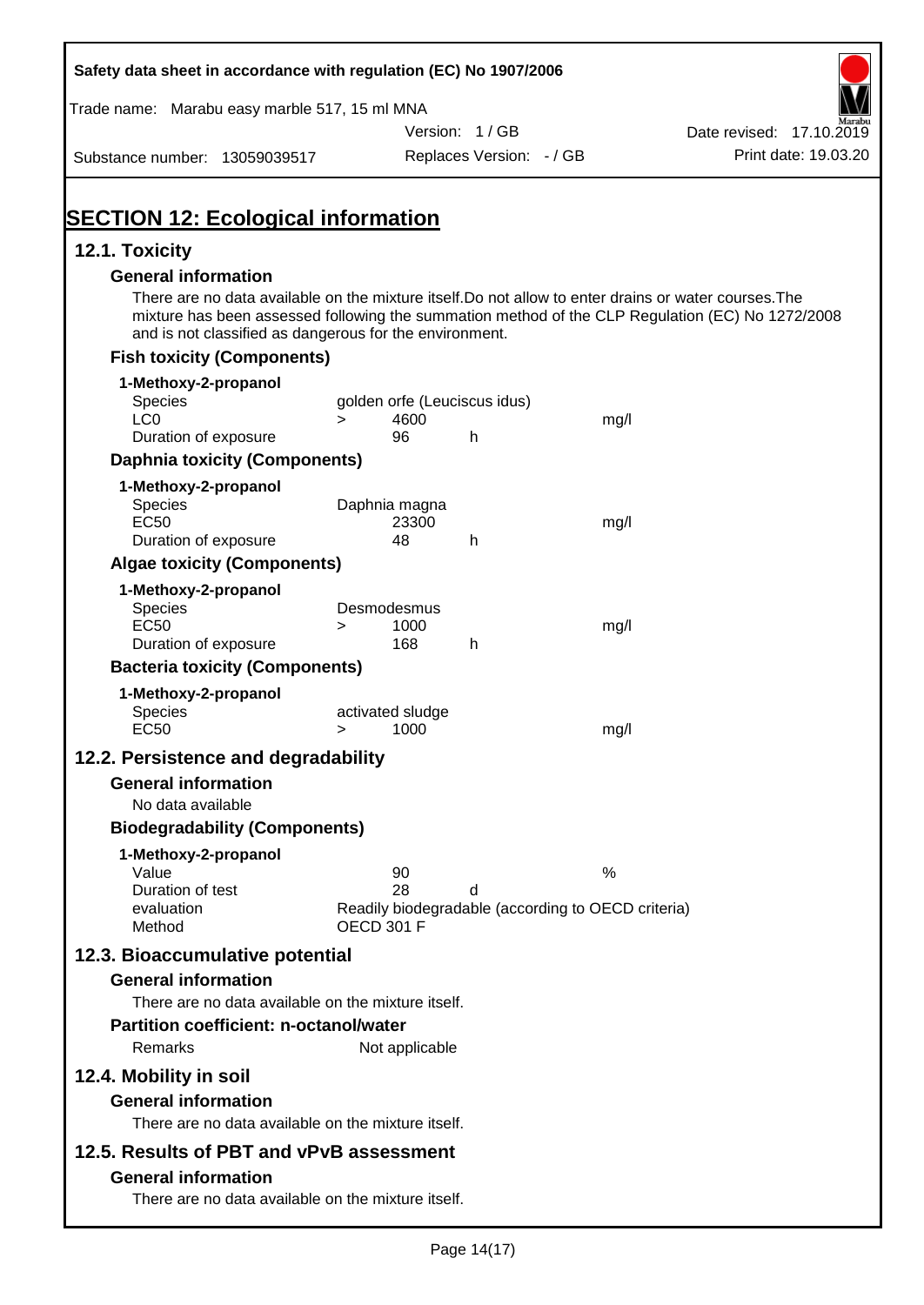#### **Safety data sheet in accordance with regulation (EC) No 1907/2006**

Trade name: Marabu easy marble 517, 15 ml MNA

Version: 1 / GB

Substance number: 13059039517

Replaces Version: - / GB Print date: 19.03.20 Date revised: 17.10.2019

## **12.6. Other adverse effects**

#### **General information**

There are no data available on the mixture itself.

# **SECTION 13: Disposal considerations**

## **13.1. Waste treatment methods**

#### **Disposal recommendations for the product**

Do not allow to enter drains or water courses.

Wastes and emptied containers should be classified in accordance with relevant national regulation. The European Waste Catalogue classification of this product, when disposed of as waste is

EWC waste code 08 01 11<sup>\*</sup> waste paint and varnish containing organic solvents or other dangerous substances

If this product is mixed with other wastes, the original waste product code may no longer apply and the appropriate code should be assigned.

For further information contact your local waste authority.

## **Disposal recommendations for packaging**

Using information provided in this safety data sheet, advice should be obtained from the relevant waste authority on the classification of empty containers.

Empty containers must be scrapped or reconditioned.

Not emptied containers are hazardous waste (waste code number 150110).

# **SECTION 14: Transport information**

**Information for all modes of transport**

|                                     | <b>Land transport ADR/RID</b> | <b>Marine transport</b><br><b>IMDG/GGVSee</b> | Air transport<br><b>ICAO/IATA</b> |  |
|-------------------------------------|-------------------------------|-----------------------------------------------|-----------------------------------|--|
| Tunnel restriction code             | D/E                           |                                               |                                   |  |
| 14.1. UN number                     | 1263                          | 1263                                          | 1263                              |  |
| 14.2. UN proper shipping name       | <b>PAINT</b>                  | <b>PAINT</b>                                  | <b>PAINT</b>                      |  |
| 14.3. Transport hazard<br>class(es) | 3                             | 3                                             | 3                                 |  |
| Label                               |                               |                                               |                                   |  |
| 14.4. Packing group                 | Ш                             | Ш                                             | Ш                                 |  |
| Special provision                   | 640E                          |                                               |                                   |  |
| <b>Limited Quantity</b>             | 51                            |                                               |                                   |  |
| Transport category                  | 3                             |                                               |                                   |  |
| 14.5. Environmental hazards         |                               | no                                            |                                   |  |
|                                     |                               |                                               |                                   |  |

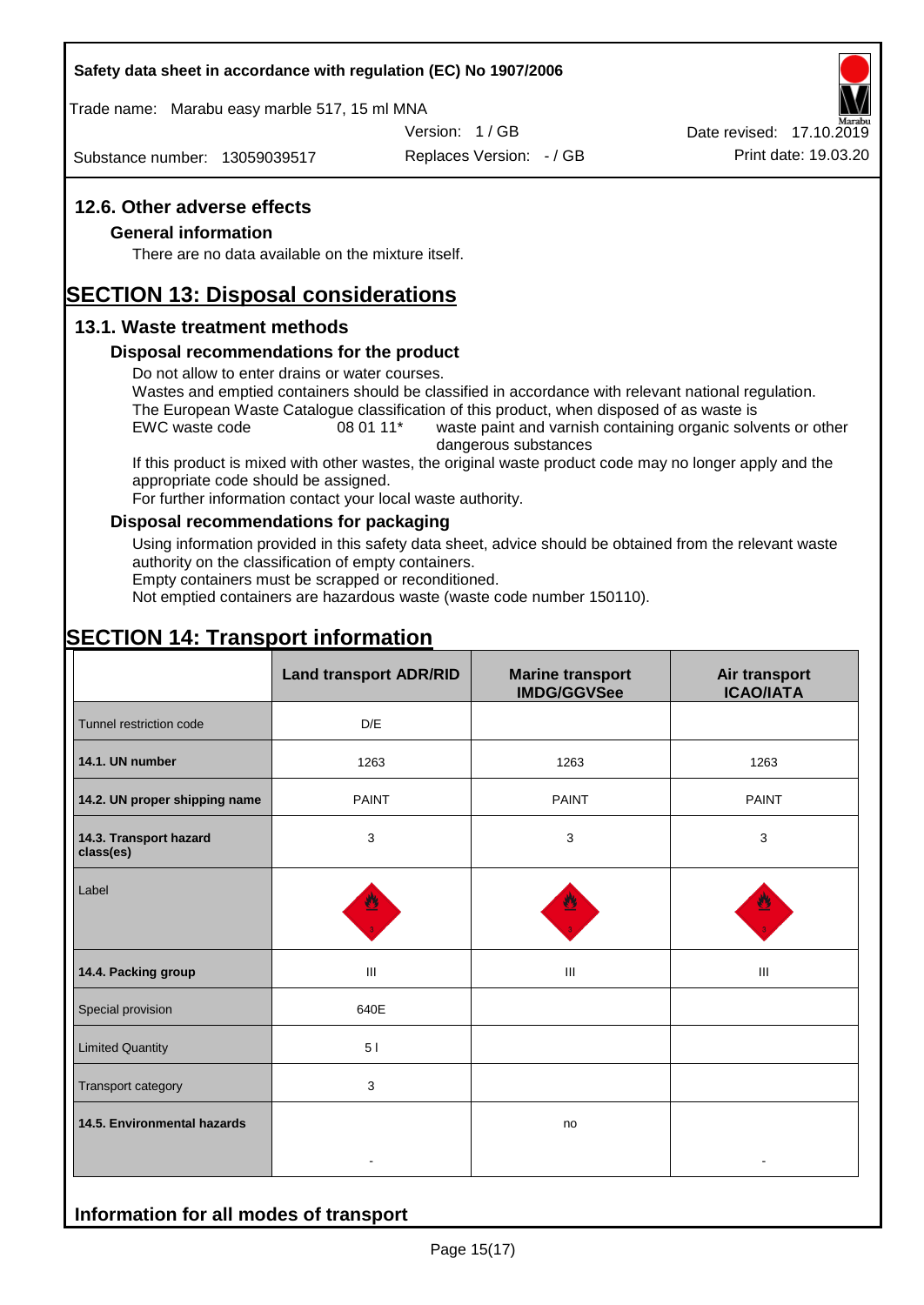| Safety data sheet in accordance with regulation (EC) No 1907/2006                                       |                                                                                                                                                                                                                                                                                                                                                                                                                                                                                                                       |                                                                   |                          |                                                              |    |                          |                      |
|---------------------------------------------------------------------------------------------------------|-----------------------------------------------------------------------------------------------------------------------------------------------------------------------------------------------------------------------------------------------------------------------------------------------------------------------------------------------------------------------------------------------------------------------------------------------------------------------------------------------------------------------|-------------------------------------------------------------------|--------------------------|--------------------------------------------------------------|----|--------------------------|----------------------|
| Trade name: Marabu easy marble 517, 15 ml MNA                                                           |                                                                                                                                                                                                                                                                                                                                                                                                                                                                                                                       |                                                                   |                          |                                                              |    |                          |                      |
|                                                                                                         |                                                                                                                                                                                                                                                                                                                                                                                                                                                                                                                       |                                                                   | Version: 1/GB            |                                                              |    | Date revised: 17.10.2019 |                      |
| Substance number: 13059039517                                                                           |                                                                                                                                                                                                                                                                                                                                                                                                                                                                                                                       |                                                                   | Replaces Version: - / GB |                                                              |    |                          | Print date: 19.03.20 |
| 14.6. Special precautions for user<br><b>Other information</b>                                          | Transport within the user's premises:<br>Always transport in closed containers that are upright and secure.<br>Ensure that persons transporting the product know what to do in the event of an accident or spillage.                                                                                                                                                                                                                                                                                                  |                                                                   |                          |                                                              |    |                          |                      |
| no                                                                                                      | 14.7. Transport in bulk according to Annex II of Marpol and the IBC Code                                                                                                                                                                                                                                                                                                                                                                                                                                              |                                                                   |                          |                                                              |    |                          |                      |
| <b>SECTION 15: Regulatory information</b>                                                               |                                                                                                                                                                                                                                                                                                                                                                                                                                                                                                                       |                                                                   |                          |                                                              |    |                          |                      |
| 15.1. Safety, health and environmental regulations/legislation specific for the substance<br>or mixture |                                                                                                                                                                                                                                                                                                                                                                                                                                                                                                                       |                                                                   |                          |                                                              |    |                          |                      |
|                                                                                                         | Major-accident categories acc. 96/82/EC                                                                                                                                                                                                                                                                                                                                                                                                                                                                               |                                                                   |                          |                                                              |    |                          |                      |
| Category                                                                                                | Flammable<br>6                                                                                                                                                                                                                                                                                                                                                                                                                                                                                                        |                                                                   |                          | 5.000.000                                                    | kg | 50.000.000               | kg                   |
| <b>VOC</b>                                                                                              |                                                                                                                                                                                                                                                                                                                                                                                                                                                                                                                       |                                                                   |                          |                                                              |    |                          |                      |
| VOC (EU)<br>VOC (EU)                                                                                    |                                                                                                                                                                                                                                                                                                                                                                                                                                                                                                                       | 75,33                                                             | ℅<br>813,6               | g/l                                                          |    |                          |                      |
| <b>Other information</b>                                                                                |                                                                                                                                                                                                                                                                                                                                                                                                                                                                                                                       |                                                                   |                          |                                                              |    |                          |                      |
|                                                                                                         | The product does not contain substances of very high concern (SVHC).                                                                                                                                                                                                                                                                                                                                                                                                                                                  |                                                                   |                          |                                                              |    |                          |                      |
| <b>SECTION 16: Other information</b>                                                                    | For this preparation a chemical safety assessment has not been carried out.<br>Hazard statements listed in Chapter 3                                                                                                                                                                                                                                                                                                                                                                                                  |                                                                   |                          |                                                              |    |                          |                      |
| <b>EUH066</b>                                                                                           |                                                                                                                                                                                                                                                                                                                                                                                                                                                                                                                       |                                                                   |                          | Repeated exposure may cause skin dryness or cracking.        |    |                          |                      |
| H226                                                                                                    |                                                                                                                                                                                                                                                                                                                                                                                                                                                                                                                       | Flammable liquid and vapour.<br>Harmful if swallowed.             |                          |                                                              |    |                          |                      |
| H302<br>H304                                                                                            |                                                                                                                                                                                                                                                                                                                                                                                                                                                                                                                       |                                                                   |                          | May be fatal if swallowed and enters airways.                |    |                          |                      |
| H312                                                                                                    |                                                                                                                                                                                                                                                                                                                                                                                                                                                                                                                       | Harmful in contact with skin.                                     |                          |                                                              |    |                          |                      |
| H315                                                                                                    |                                                                                                                                                                                                                                                                                                                                                                                                                                                                                                                       | Causes skin irritation.                                           |                          |                                                              |    |                          |                      |
| H318                                                                                                    |                                                                                                                                                                                                                                                                                                                                                                                                                                                                                                                       | Causes serious eye damage.                                        |                          |                                                              |    |                          |                      |
| H332                                                                                                    |                                                                                                                                                                                                                                                                                                                                                                                                                                                                                                                       | Harmful if inhaled.                                               |                          |                                                              |    |                          |                      |
| H335                                                                                                    |                                                                                                                                                                                                                                                                                                                                                                                                                                                                                                                       | May cause respiratory irritation.                                 |                          |                                                              |    |                          |                      |
| H336                                                                                                    |                                                                                                                                                                                                                                                                                                                                                                                                                                                                                                                       | May cause drowsiness or dizziness.                                |                          |                                                              |    |                          |                      |
| H360D                                                                                                   |                                                                                                                                                                                                                                                                                                                                                                                                                                                                                                                       | May damage the unborn child.                                      |                          |                                                              |    |                          |                      |
|                                                                                                         | <b>CLP categories listed in Chapter 3</b>                                                                                                                                                                                                                                                                                                                                                                                                                                                                             |                                                                   |                          |                                                              |    |                          |                      |
| Acute Tox. 4                                                                                            |                                                                                                                                                                                                                                                                                                                                                                                                                                                                                                                       | Acute toxicity, Category 4                                        |                          |                                                              |    |                          |                      |
| Asp. Tox. 1                                                                                             |                                                                                                                                                                                                                                                                                                                                                                                                                                                                                                                       | Aspiration hazard, Category 1                                     |                          |                                                              |    |                          |                      |
| Eye Dam. 1                                                                                              |                                                                                                                                                                                                                                                                                                                                                                                                                                                                                                                       | Serious eye damage, Category 1                                    |                          |                                                              |    |                          |                      |
| Flam. Liq. 3                                                                                            |                                                                                                                                                                                                                                                                                                                                                                                                                                                                                                                       | Flammable liquid, Category 3                                      |                          |                                                              |    |                          |                      |
| Repr. 1B<br>Skin Irrit. 2                                                                               |                                                                                                                                                                                                                                                                                                                                                                                                                                                                                                                       | Reproductive toxicity, Category 1B<br>Skin irritation, Category 2 |                          |                                                              |    |                          |                      |
| STOT SE 3                                                                                               |                                                                                                                                                                                                                                                                                                                                                                                                                                                                                                                       |                                                                   |                          | Specific target organ toxicity - single exposure, Category 3 |    |                          |                      |
| <b>Supplemental information</b>                                                                         |                                                                                                                                                                                                                                                                                                                                                                                                                                                                                                                       |                                                                   |                          |                                                              |    |                          |                      |
| legislation.                                                                                            | Relevant changes compared with the previous version of the safety data sheet are marked with: ***<br>This information is based on our present state of knowledge. However, it should not constitute a<br>guarantee for any specific product properties and shall not establish a legally valid relationship.<br>The information in this Safety Data Sheet is based on the present state of knowledge and current<br>It provides guidance on health, safety and environmental aspects of the product and should not be |                                                                   |                          |                                                              |    |                          |                      |
|                                                                                                         | construed as any guarantee of technical performance or suitability for particular applications.<br>The product should not be used for purposes other than those shown in Section 1 without first referring                                                                                                                                                                                                                                                                                                            |                                                                   |                          |                                                              |    |                          |                      |